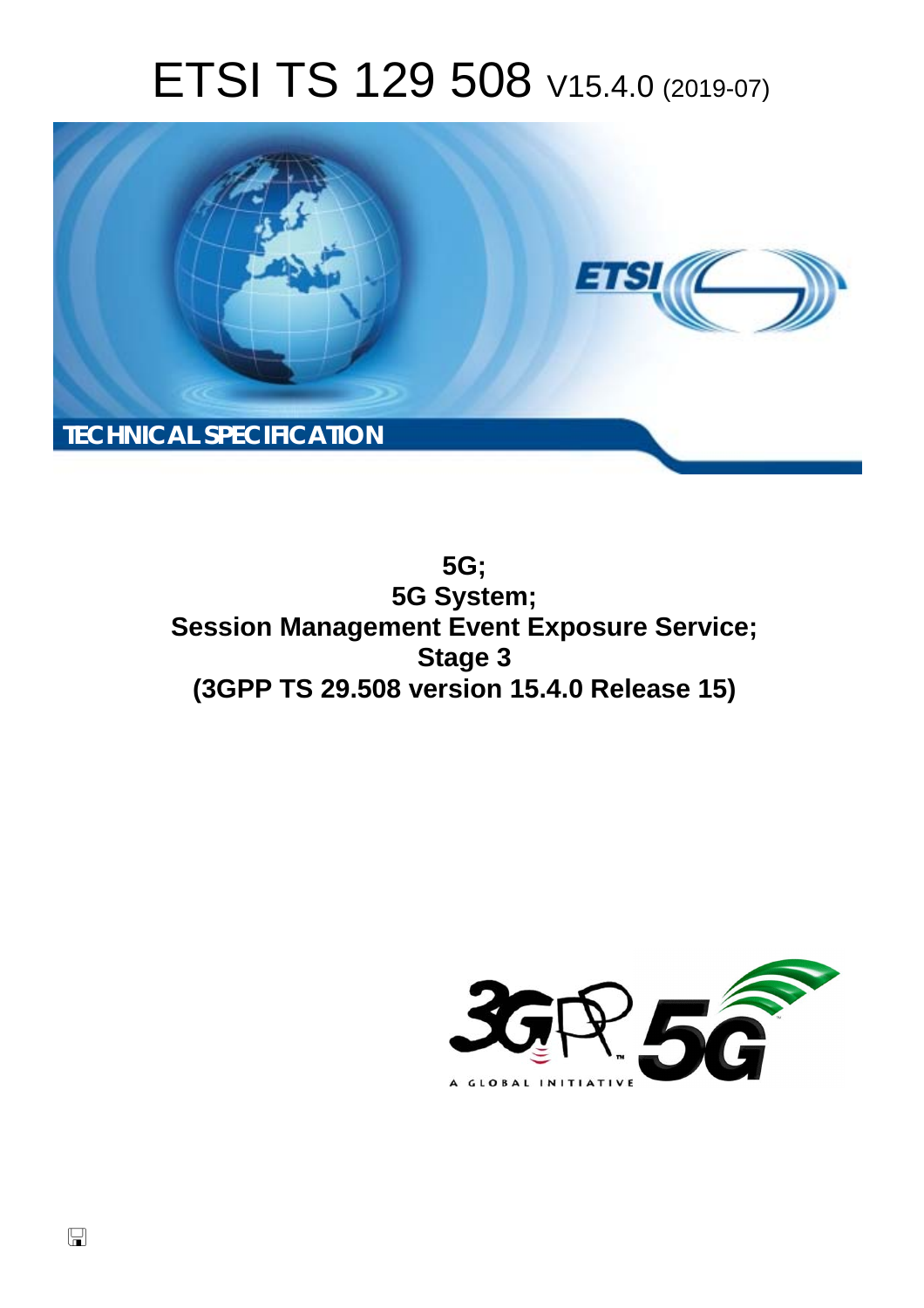Reference RTS/TSGC-0329508vf40

Keywords

5G

#### *ETSI*

#### 650 Route des Lucioles F-06921 Sophia Antipolis Cedex - FRANCE

Tel.: +33 4 92 94 42 00 Fax: +33 4 93 65 47 16

Siret N° 348 623 562 00017 - NAF 742 C Association à but non lucratif enregistrée à la Sous-Préfecture de Grasse (06) N° 7803/88

#### *Important notice*

The present document can be downloaded from: <http://www.etsi.org/standards-search>

The present document may be made available in electronic versions and/or in print. The content of any electronic and/or print versions of the present document shall not be modified without the prior written authorization of ETSI. In case of any existing or perceived difference in contents between such versions and/or in print, the prevailing version of an ETSI deliverable is the one made publicly available in PDF format at [www.etsi.org/deliver](http://www.etsi.org/deliver).

Users of the present document should be aware that the document may be subject to revision or change of status. Information on the current status of this and other ETSI documents is available at <https://portal.etsi.org/TB/ETSIDeliverableStatus.aspx>

If you find errors in the present document, please send your comment to one of the following services: <https://portal.etsi.org/People/CommiteeSupportStaff.aspx>

#### *Copyright Notification*

No part may be reproduced or utilized in any form or by any means, electronic or mechanical, including photocopying and microfilm except as authorized by written permission of ETSI. The content of the PDF version shall not be modified without the written authorization of ETSI. The copyright and the foregoing restriction extend to reproduction in all media.

> © ETSI 2019. All rights reserved.

**DECT™**, **PLUGTESTS™**, **UMTS™** and the ETSI logo are trademarks of ETSI registered for the benefit of its Members. **3GPP™** and **LTE™** are trademarks of ETSI registered for the benefit of its Members and of the 3GPP Organizational Partners. **oneM2M™** logo is a trademark of ETSI registered for the benefit of its Members and of the oneM2M Partners. **GSM®** and the GSM logo are trademarks registered and owned by the GSM Association.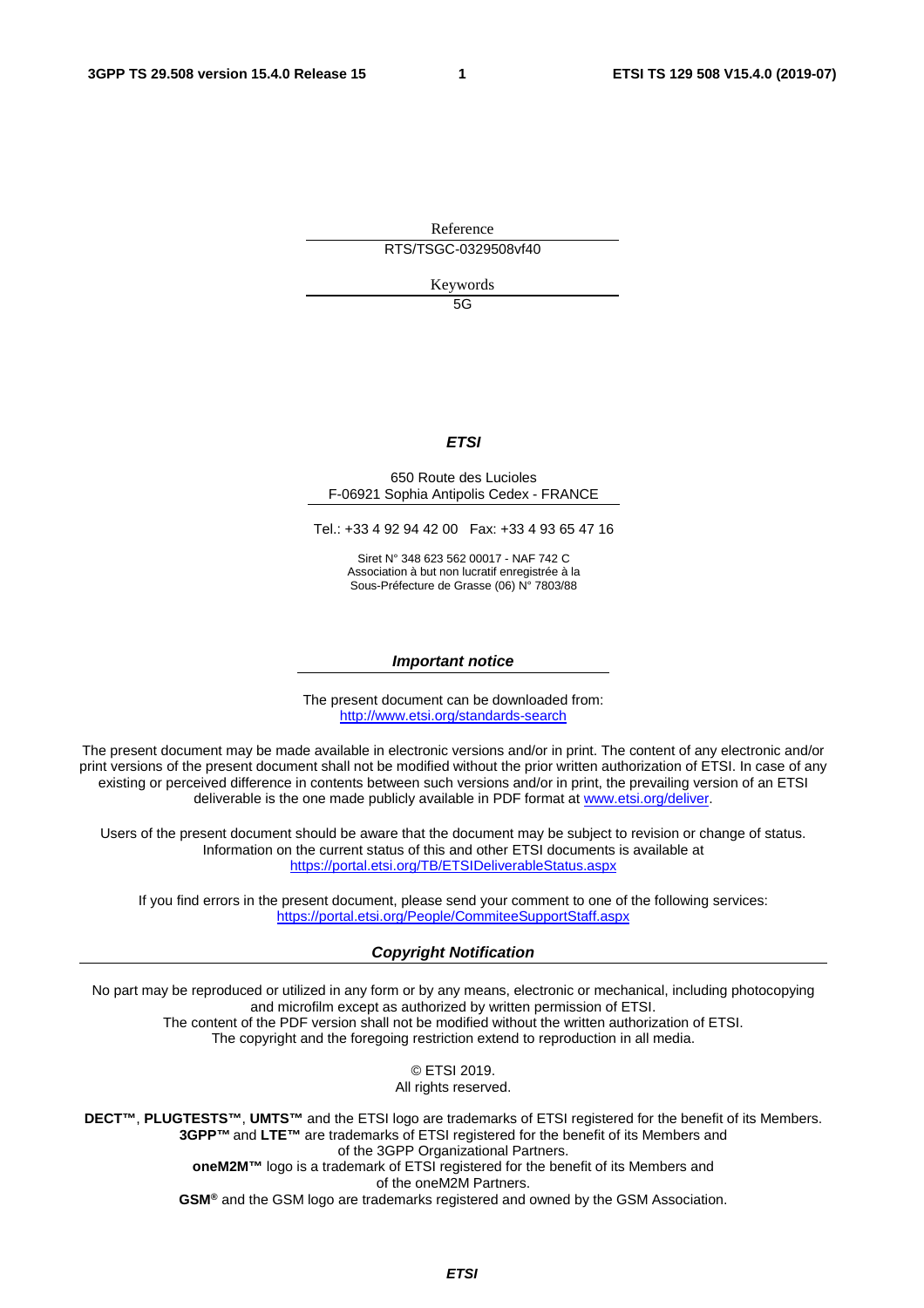# Intellectual Property Rights

#### Essential patents

IPRs essential or potentially essential to normative deliverables may have been declared to ETSI. The information pertaining to these essential IPRs, if any, is publicly available for **ETSI members and non-members**, and can be found in ETSI SR 000 314: *"Intellectual Property Rights (IPRs); Essential, or potentially Essential, IPRs notified to ETSI in respect of ETSI standards"*, which is available from the ETSI Secretariat. Latest updates are available on the ETSI Web server ([https://ipr.etsi.org/\)](https://ipr.etsi.org/).

Pursuant to the ETSI IPR Policy, no investigation, including IPR searches, has been carried out by ETSI. No guarantee can be given as to the existence of other IPRs not referenced in ETSI SR 000 314 (or the updates on the ETSI Web server) which are, or may be, or may become, essential to the present document.

#### **Trademarks**

The present document may include trademarks and/or tradenames which are asserted and/or registered by their owners. ETSI claims no ownership of these except for any which are indicated as being the property of ETSI, and conveys no right to use or reproduce any trademark and/or tradename. Mention of those trademarks in the present document does not constitute an endorsement by ETSI of products, services or organizations associated with those trademarks.

# Legal Notice

This Technical Specification (TS) has been produced by ETSI 3rd Generation Partnership Project (3GPP).

The present document may refer to technical specifications or reports using their 3GPP identities. These shall be interpreted as being references to the corresponding ETSI deliverables.

The cross reference between 3GPP and ETSI identities can be found under<http://webapp.etsi.org/key/queryform.asp>.

# Modal verbs terminology

In the present document "**shall**", "**shall not**", "**should**", "**should not**", "**may**", "**need not**", "**will**", "**will not**", "**can**" and "**cannot**" are to be interpreted as described in clause 3.2 of the [ETSI Drafting Rules](https://portal.etsi.org/Services/editHelp!/Howtostart/ETSIDraftingRules.aspx) (Verbal forms for the expression of provisions).

"**must**" and "**must not**" are **NOT** allowed in ETSI deliverables except when used in direct citation.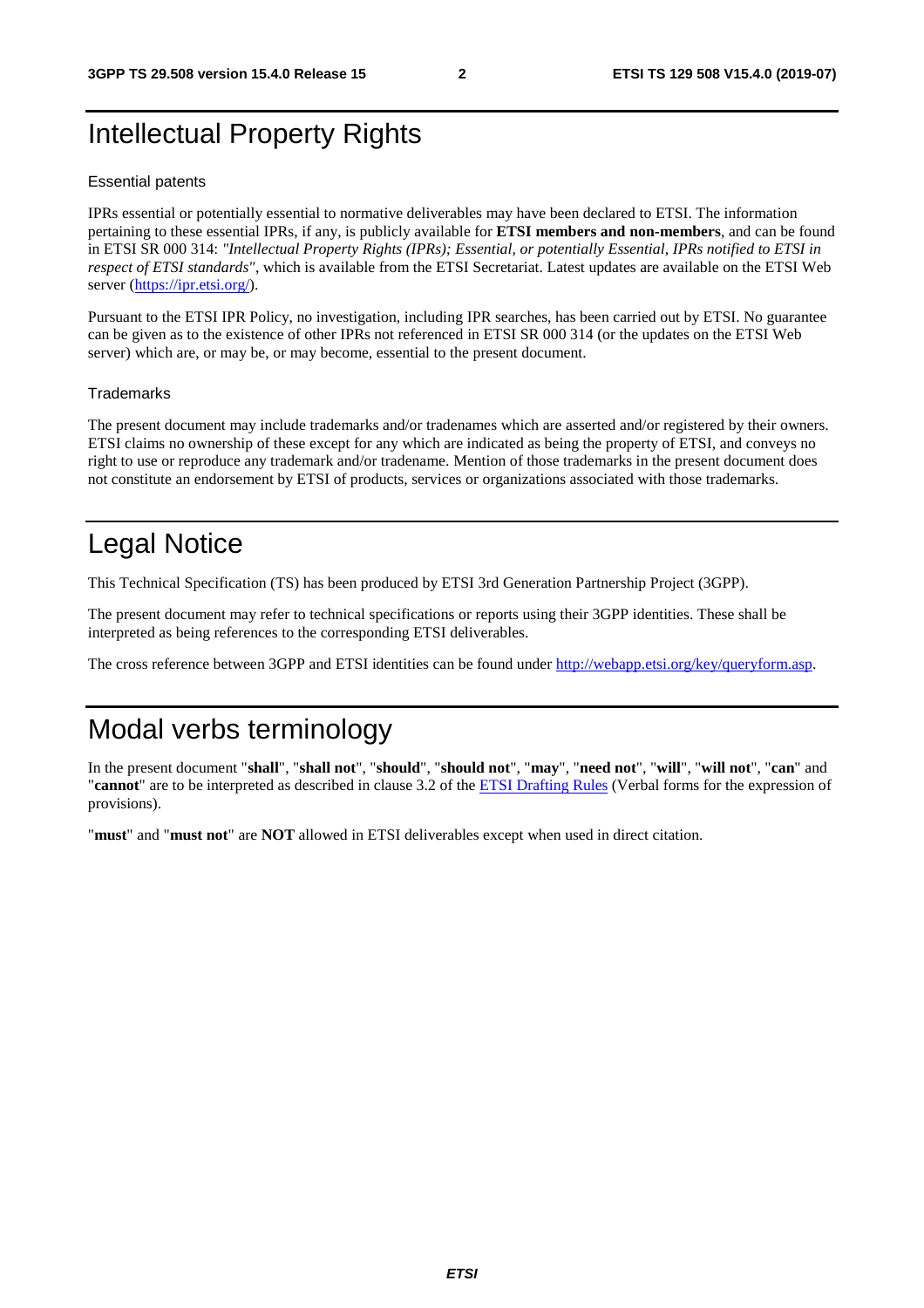$\mathbf{3}$ 

# Contents

| 1          |         |  |
|------------|---------|--|
| 2          |         |  |
| 3          |         |  |
| 3.1<br>3.2 |         |  |
| 4          |         |  |
| 4.1        |         |  |
| 4.1.1      |         |  |
| 4.1.2      |         |  |
| 4.1.3      |         |  |
| 4.1.3.1    |         |  |
| 4.1.3.2    |         |  |
| 4.2        |         |  |
| 4.2.1      |         |  |
| 4.2.2      |         |  |
| 4.2.2.1    |         |  |
| 4.2.2.2    |         |  |
| 4.2.3      |         |  |
| 4.2.3.1    |         |  |
| 4.2.3.2    |         |  |
| 4.2.3.3    |         |  |
|            |         |  |
| 4.2.4      |         |  |
| 4.2.4.1    |         |  |
| 4.2.4.2    |         |  |
| 5          |         |  |
| 5.1        |         |  |
| 5.2        |         |  |
| 5.2.1      |         |  |
| 5.2.2      |         |  |
| 5.2.2.1    | General |  |
| 5.2.2.2    |         |  |
| 5.2.3      |         |  |
| 5.3        |         |  |
| 5.3.1      |         |  |
| 5.3.2      |         |  |
| 5.3.2.1    |         |  |
| 5.3.2.2    |         |  |
| 5.3.2.3    |         |  |
| 5.3.2.3.1  |         |  |
| 5.3.2.4    |         |  |
| 5.3.3      |         |  |
| 5.3.3.1    |         |  |
| 5.3.3.2    |         |  |
| 5.3.3.3    |         |  |
| 5.3.3.3.1  |         |  |
| 5.3.3.3.2  |         |  |
| 5.3.3.3.3  |         |  |
| 5.3.3.4    |         |  |
| 5.4        |         |  |
|            |         |  |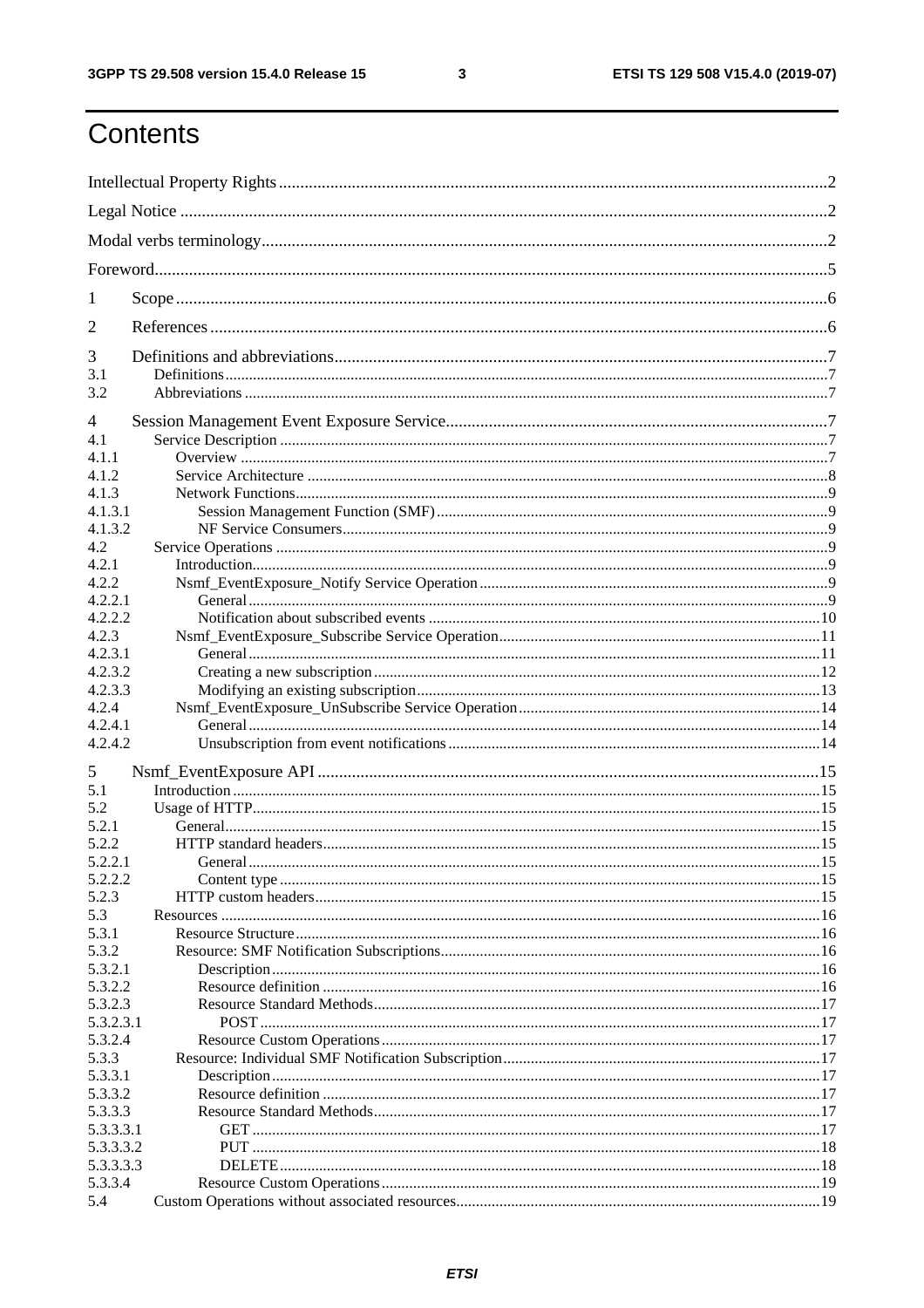$\overline{\mathbf{4}}$ 

| 5.5       |                               |  |
|-----------|-------------------------------|--|
| 5.5.1     |                               |  |
| 5.5.2     |                               |  |
| 5.5.2.1   |                               |  |
| 5.5.2.2   |                               |  |
| 5.5.2.3   |                               |  |
| 5.5.2.3.1 |                               |  |
| 5.6       |                               |  |
| 5.6.1     |                               |  |
| 5.6.2     |                               |  |
| 5.6.2.1   |                               |  |
| 5.6.2.2   |                               |  |
| 5.6.2.3   |                               |  |
| 5.6.2.4   |                               |  |
| 5.6.2.5   |                               |  |
| 5.6.3     |                               |  |
| 5.6.3.1   |                               |  |
| 5.6.3.2   |                               |  |
| 5.6.3.3   |                               |  |
| 5.6.3.4   |                               |  |
| 5.7       |                               |  |
| 5.7.1     |                               |  |
| 5.7.2     |                               |  |
| 5.7.3     |                               |  |
| 5.8       |                               |  |
| 5.9       |                               |  |
|           | <b>Annex A (normative):</b>   |  |
| A.1       |                               |  |
| A.2       |                               |  |
|           | <b>Annex B (informative):</b> |  |
|           |                               |  |
|           |                               |  |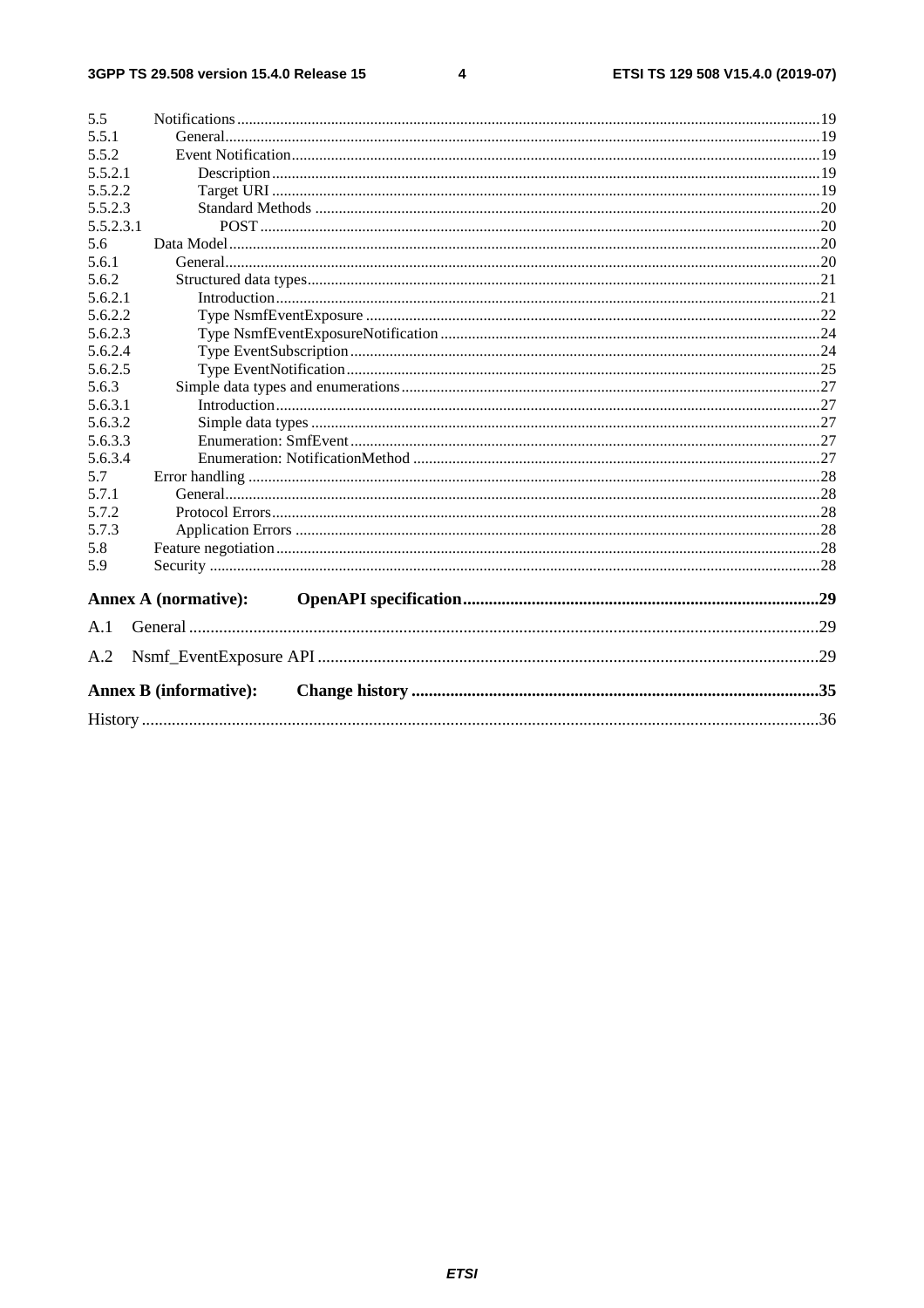# Foreword

This Technical Specification has been produced by the 3<sup>rd</sup> Generation Partnership Project (3GPP).

The contents of the present document are subject to continuing work within the TSG and may change following formal TSG approval. Should the TSG modify the contents of the present document, it will be re-released by the TSG with an identifying change of release date and an increase in version number as follows:

Version x.y.z

where:

- x the first digit:
	- 1 presented to TSG for information;
	- 2 presented to TSG for approval;
	- 3 or greater indicates TSG approved document under change control.
- y the second digit is incremented for all changes of substance, i.e. technical enhancements, corrections, updates, etc.
- z the third digit is incremented when editorial only changes have been incorporated in the document.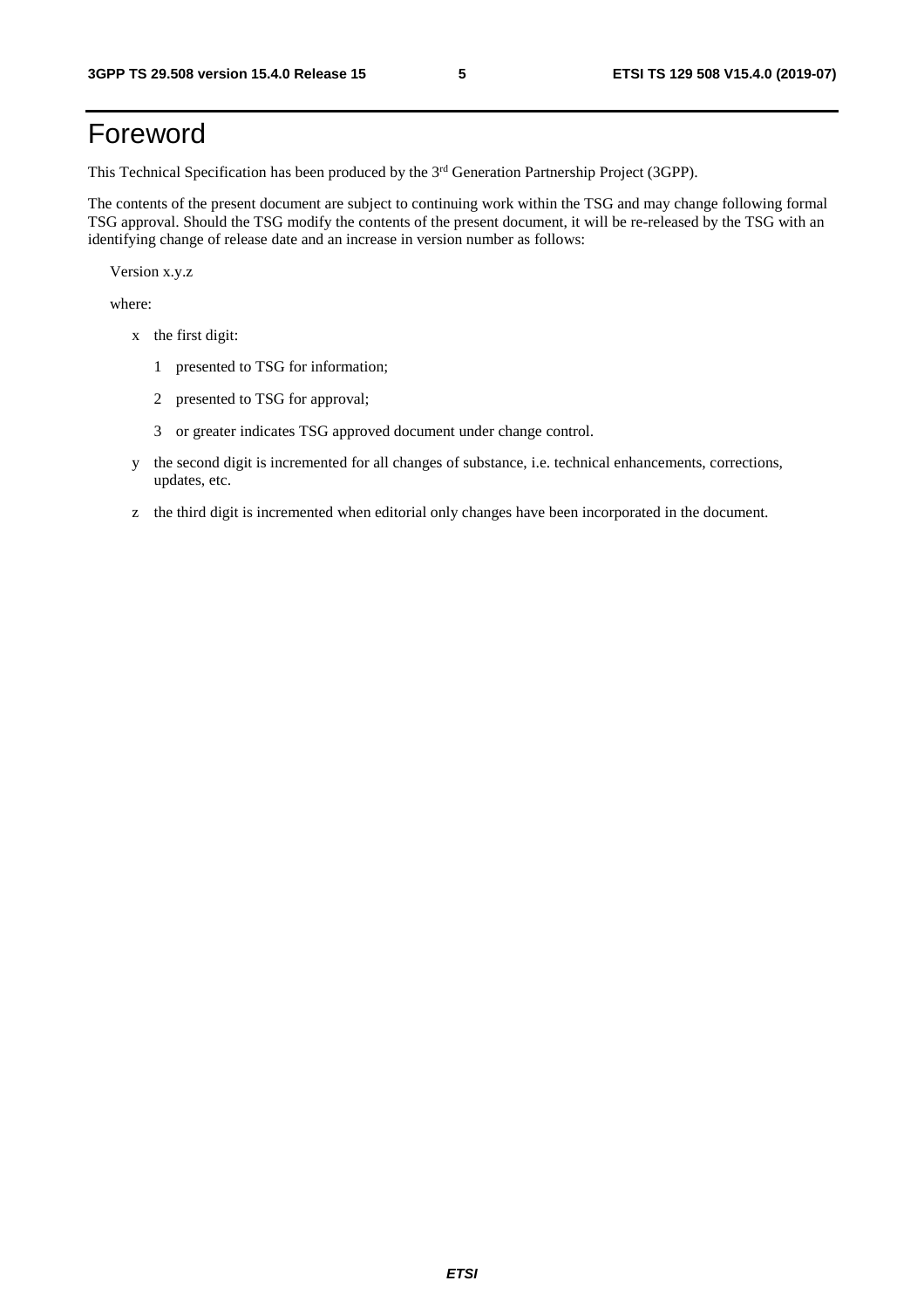# 1 Scope

The present specification provides the stage 3 definition of the Session Management Event Exposure Service (Nsmf\_EventExposure) of the 5G System.

The stage 2 definition and procedures of the Session Management Event Exposure Service are contained in 3GPP TS 23.502 [3] and 3GPP TS 23.503 [6]. The 5G System Architecture is defined in 3GPP TS 23.501 [2].

Stage 3 call flows for policy and charging control use cases are provided in 3GPP TS 29.513 [7].

The Technical Realization of the Service Based Architecture and the Principles and Guidelines for Services Definition of the 5G System are specified in 3GPP TS 29.500 [4] and 3GPP TS 29.501 [5].

The Session Management Event Exposure Service is provided by the Session Management Function (SMF). This service exposes events related to PDU Sessions observed at the SMF.

# 2 References

The following documents contain provisions which, through reference in this text, constitute provisions of the present document.

- References are either specific (identified by date of publication, edition number, version number, etc.) or non-specific.
- For a specific reference, subsequent revisions do not apply.
- For a non-specific reference, the latest version applies. In the case of a reference to a 3GPP document (including a GSM document), a non-specific reference implicitly refers to the latest version of that document *in the same Release as the present document*.
- [1] 3GPP TR 21.905: "Vocabulary for 3GPP Specifications".
- [2] 3GPP TS 23.501: "System Architecture for the 5G System; Stage 2".
- [3] 3GPP TS 23.502: "Procedures for the 5G System; Stage 2".
- [4] 3GPP TS 29.500: "5G System; Technical Realization of Service Based Architecture; Stage 3".
- [5] 3GPP TS 29.501: "5G System; Principles and Guidelines for Services Definition; Stage 3".
- [6] 3GPP TS 23.503: "Policy and Charging Control Framework for the 5G System; Stage 2".
- [7] 3GPP TS 29.513: "5G System; Policy and Charging Control signalling flows and QoS parameter mapping; Stage 3".
- [8] IETF RFC 7540: "Hypertext Transfer Protocol Version 2 (HTTP/2)".
- [9] IETF RFC 8259: "The JavaScript Object Notation (JSON) Data Interchange Format".
- [10] OpenAPI, "OpenAPI 3.0.0 Specification", [https://github.com/OAI/OpenAPI](https://github.com/OAI/OpenAPI-Specification/blob/master/versions/3.0.0.md)-[Specification/blob/master/versions/3.0.0.md](https://github.com/OAI/OpenAPI-Specification/blob/master/versions/3.0.0.md).
- [11] 3GPP TS 29.571: "5G System; Common Data Types for Service Based Interfaces Stage 3".
- [12] 3GPP TS 29.510: "5G System; Network Function Repository Services; Stage 3".
- [13] 3GPP TS 29.518: "5G System; Access and Mobility Management Services; Stage 3".
- [14] 3GPP TS 29.512: "5G System; Session Management Policy Control Service; Stage 3".
- [15] 3GPP TS 33.501: "Security architecture and procedures for 5G system".
- [16] IETF RFC 6749: "The OAuth 2.0 Authorization Framework".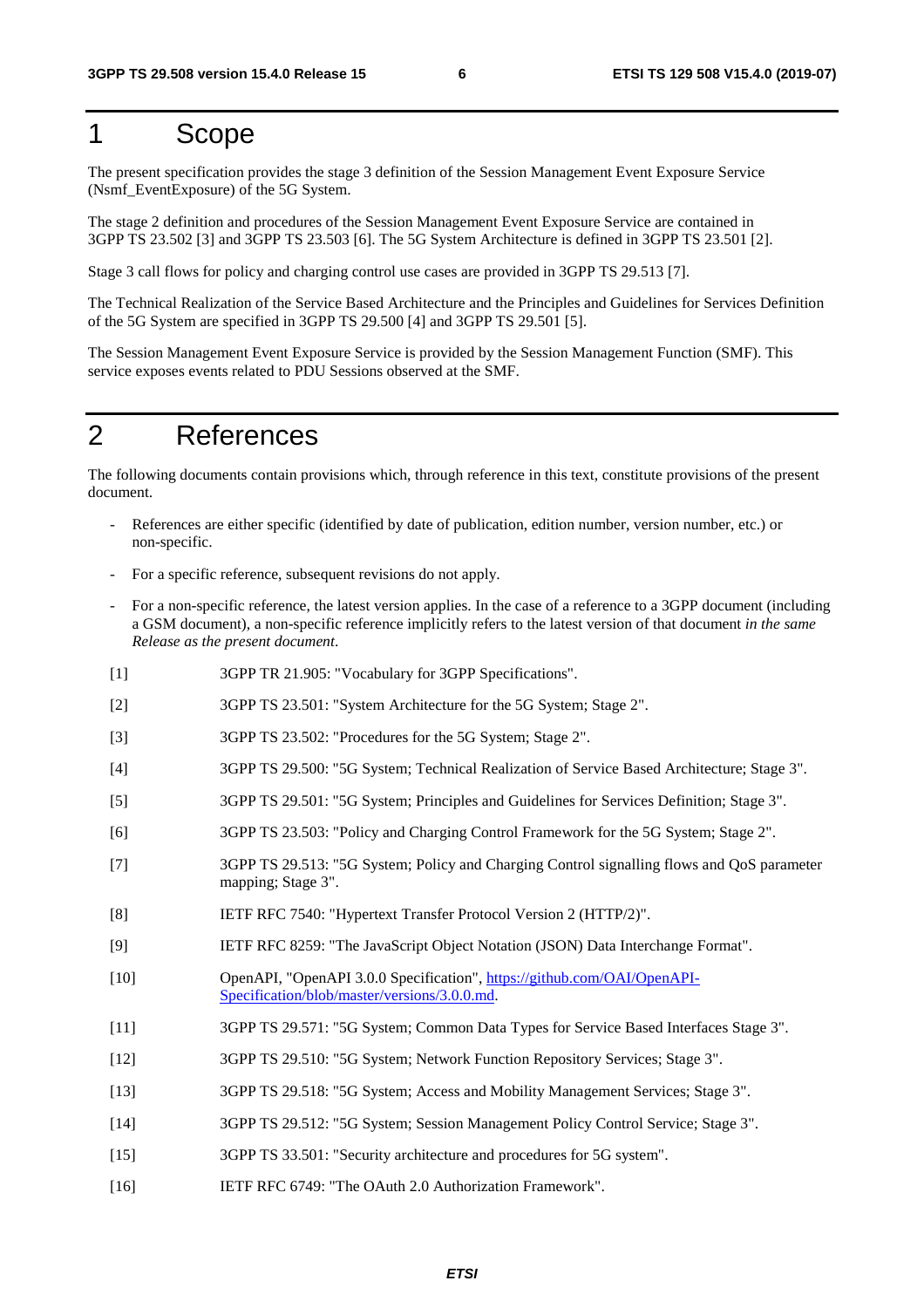- [18] IETF RFC 7807: "Problem Details for HTTP APIs".
- [19] 3GPP TR 21.900: "Technical Specification Group working methods".

# 3 Definitions and abbreviations

# 3.1 Definitions

For the purposes of the present document, the terms and definitions given in 3GPP TR 21.905 [1] and the following apply. A term defined in the present document takes precedence over the definition of the same term, if any, in 3GPP TR 21.905 [1].

# 3.2 Abbreviations

For the purposes of the present document, the abbreviations given in 3GPP TR 21.905 [1] and the following apply. An abbreviation defined in the present document takes precedence over the definition of the same abbreviation, if any, in 3GPP TR 21.905 [1].

| <b>Application Function</b>                    |
|------------------------------------------------|
| Aggregate Maximum Bit Rate                     |
| <b>Access and Mobility Management Function</b> |
| <b>Application Programming Interface</b>       |
| DN Access Identifier                           |
| Data Network Name                              |
| Globally Unique AMF Identifier                 |
| <b>Hypertext Transfer Protocol</b>             |
| JavaScript Object Notation                     |
| <b>Network Exposure Function</b>               |
| Network Function                               |
| <b>Network Repository Function</b>             |
| <b>Session Management Function</b>             |
| <b>Subscription Permanent Identifier</b>       |
| Policy Control Function                        |
| Presence Reporting Area                        |
| <b>User Plane Function</b>                     |
|                                                |

# 4 Session Management Event Exposure Service

# 4.1 Service Description

#### 4.1.1 Overview

The Session Management Event Exposure Service, as defined in 3GPP TS 23.502 [3] and 3GPP TS 23.503 [6], is provided by the Session Management Function (SMF).

This service:

- allows consumer NFs to subscribe and unsubscribe for events on a PDU session; and
- notifies consumer NFs with a corresponding subscription about observed events on the PDU session.

The types of observed events include:

- UP path change (e,g, addition and/or removal of PDU session anchor);
- access type change;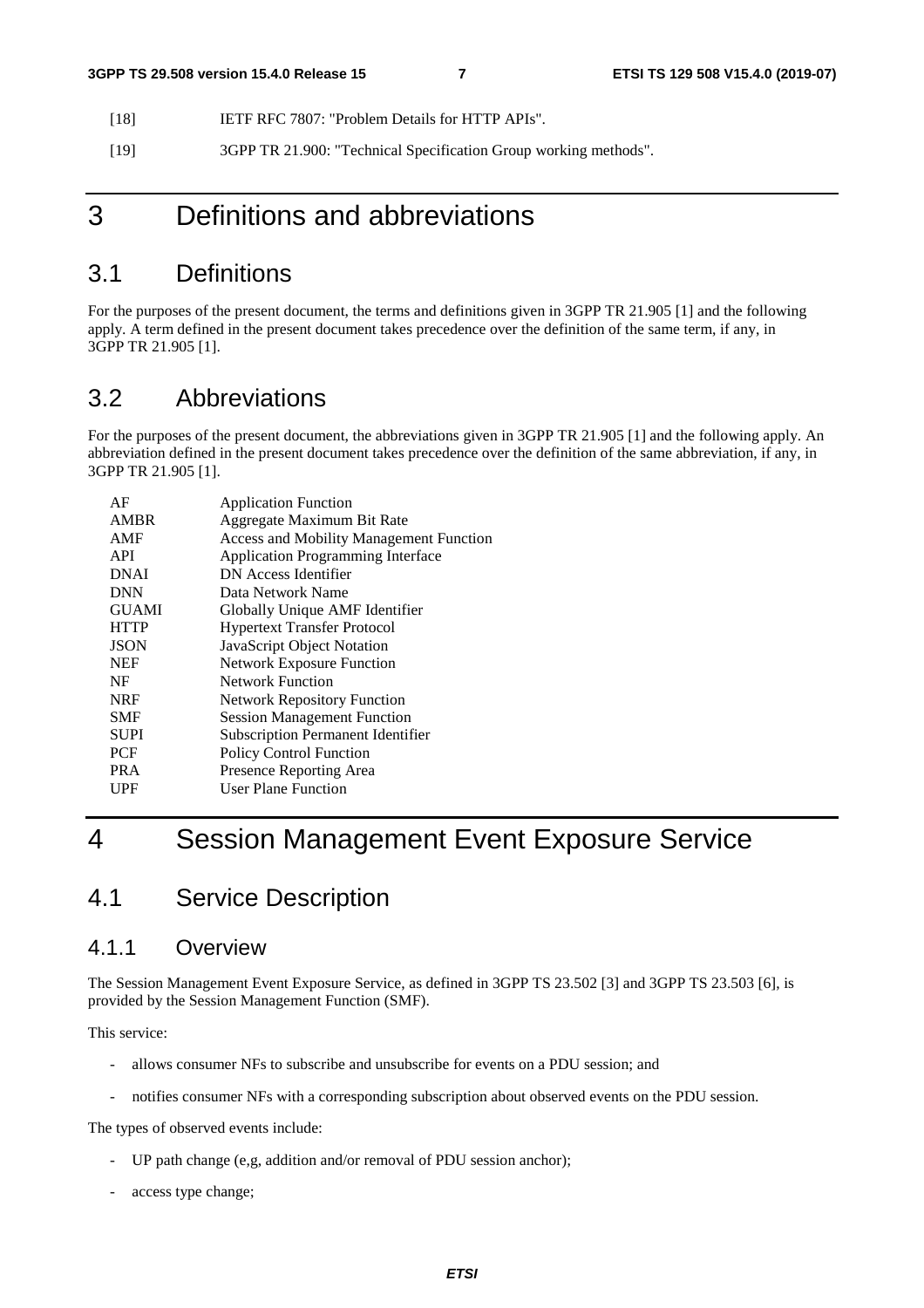- PLMN change;
- PDU session release; and
- UE IP address/prefix change.

### 4.1.2 Service Architecture

The 5G System Architecture is defined in 3GPP TS 23.501 [2]. The Policy and Charging related 5G architecture is also described in 3GPP TS 29.513 [7].

The Session Management Event Exposure Service (Nsmf\_EventExposure) is part of the Nsmf service-based interface exhibited by the Session Management Function (SMF),

Known consumer of the Nsmf\_EventExposure\_Notify service are:

- Network Exposure Function (NEF)
- Access and Mobility Management Function (AMF).
- Application Function (AF)

The PCF accesses the Session Management Event Exposure Service at the SMF via the N7 Reference point.

NOTE: The PCF can implicitly subscribe on behalf of the AF and NEF to the UP\_PATH\_CH event by including the information on AF subscription within the PCC rule.

The AMF accesses the Session Management Event Exposure Service at the SMF via the N11 Reference point.



**Figure 4.1.2-1: Reference Architecture for the Nsmf\_EventExposure\_Notify Service; SBI representation** 



**Figure 4.1.2-2: Reference Architecture for the Nsmf\_EventExposure\_Notify Service: reference point representation**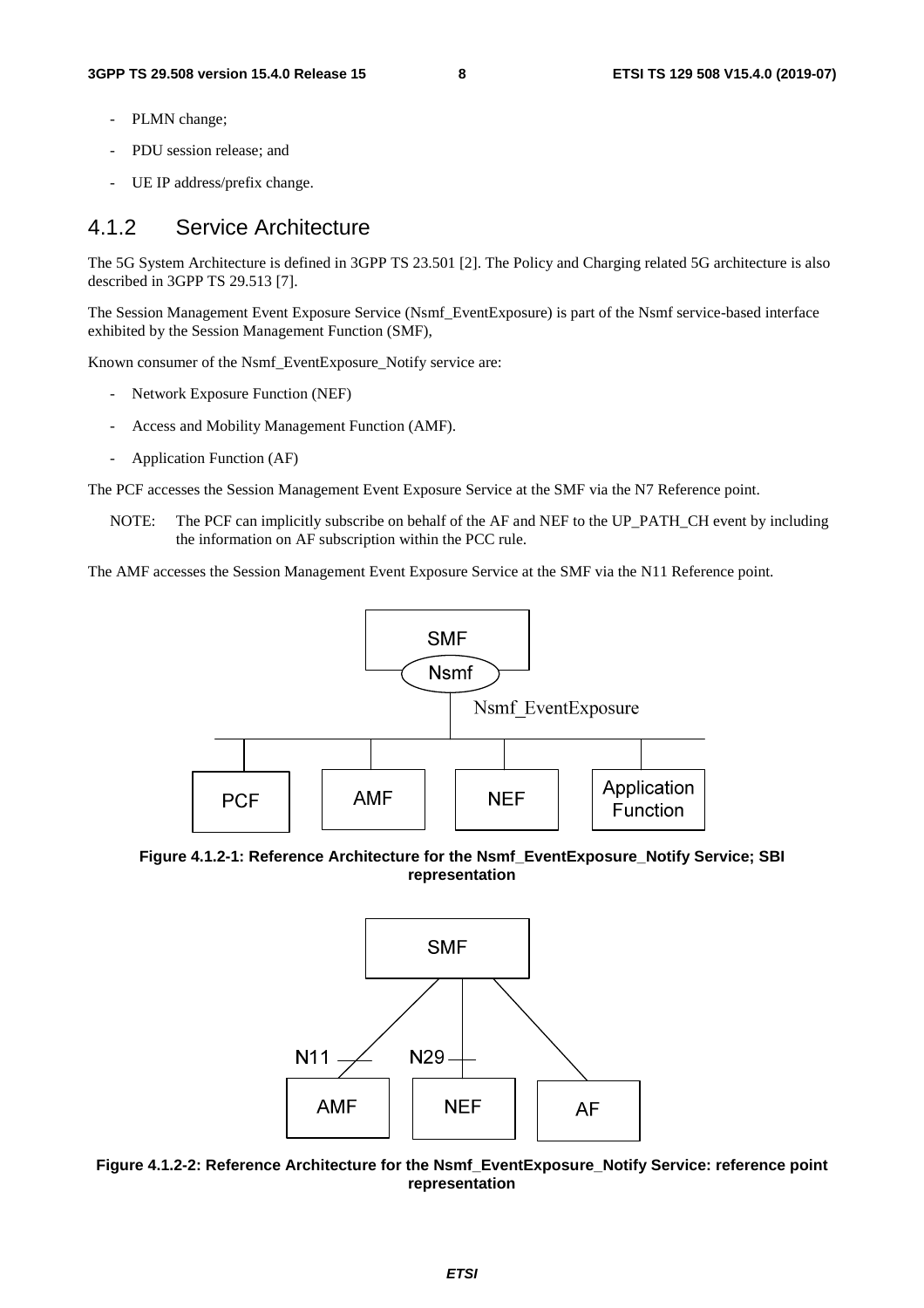### 4.1.3 Network Functions

#### 4.1.3.1 Session Management Function (SMF)

The Session Management function (SMF) provides:

- Session Management e.g. Session establishment, modification and release;
- UE IP address allocation & management;
- Selection and control of UP function;
- Termination of interfaces towards Policy control functions; and
- Control part of policy enforcement and QoS.

#### 4.1.3.2 NF Service Consumers

The Network Exposure Function (NEF);

- provides a means to securely expose the services and capabilities provided by 3GPP network functions for e.g. 3rd parties or internal exposure.

The Access and Mobility Management function (AMF) provides:

- Registration management;
- Connection management;
- Reachability management; and
- Mobility Management.

The Application Function (AF)

- interacts with the 3GPP Core Network to provide services.

# 4.2 Service Operations

### 4.2.1 Introduction

#### **Table 4.2.1-1: Operations of the Nsmf\_EventExposure\_Notify Service**

| Service operation name | <b>Description</b>                                                                                                                                                                                                                | Initiated by        |
|------------------------|-----------------------------------------------------------------------------------------------------------------------------------------------------------------------------------------------------------------------------------|---------------------|
| Notify                 | Report UE PDU session related event(s) to the NF<br>service consumer which has subscribed to the                                                                                                                                  | <b>SMF</b>          |
|                        | event report service.                                                                                                                                                                                                             |                     |
| Subscribe              | This service operation is used by an NF service<br>consumer to subscribe for event notifications on a<br>specified PDU session, or for all PDU Sessions of<br>one UE, a group of UE(s) or any UE, or to modify a<br>subscription. | NF service consumer |
| UnSubscribe            | This service operation is used by an NF service<br>consumer to unsubscribe from event notifications.                                                                                                                              | NF service consumer |

### 4.2.2 Nsmf\_EventExposure\_Notify Service Operation

#### 4.2.2.1 General

The Nsmf\_EventExposure\_Notify service operation enables notification to NF service consumers that the previously subscribed event on the related PDU session occurred.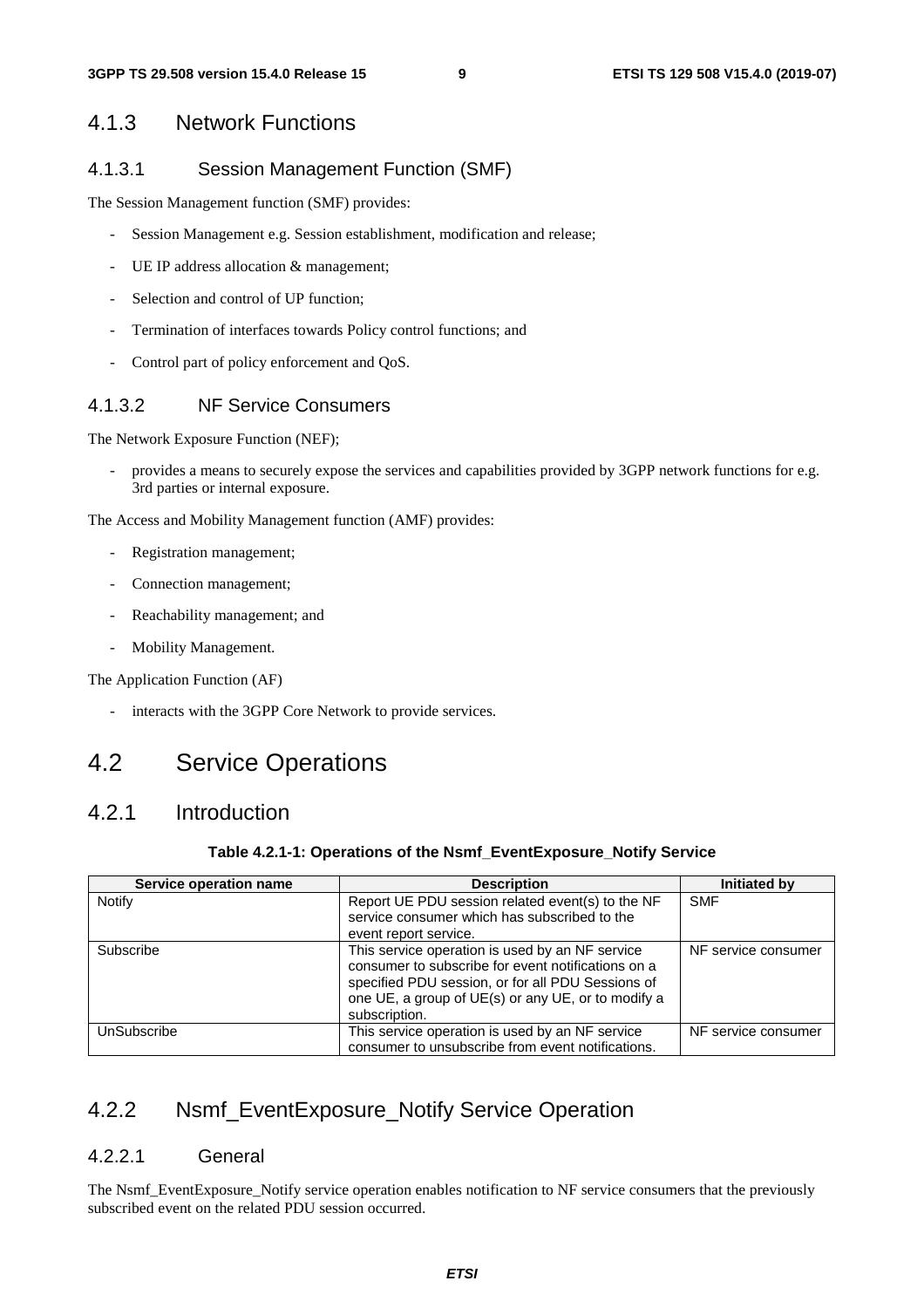The following procedure using the Nsmf\_EventExposure\_Notify service operation is supported:

notification about subscribed events.

#### 4.2.2.2 Notification about subscribed events

Figure 4.2.2.2-1 illustrates the notification about subscribed events.



#### **Figure 4.2.2.2-1: Notification about subscribed events**

If the SMF observes PDU Session related event(s) for which an NF service consumer has subscribed to, the SMF shall send an HTTP POST request with "{notifUri}" as previously provided by the NF service consumer within the corresponding subscription as URI and NsmfEventExposureNotification data structure as request body that shall include:

- Notification correlation ID provided by the NF service consumer during the subscription, or as provided by the PCF for implicit subscription of UP path change as defined in subclause 4.2.6.2.6.2 of 3GPP TS 29.512 [14], as "notifId" attribute; and
- information about the observed event(s) within the "eventNotifs" attribute that shall contain for each observed event an "EventNotification" data structure that shall include:
	- 1. the Event Trigger as "event" attribute;
	- 2. for a UP path change notification:
		- a) type of notification ("EARLY" or "LATE") as "dnaiChgType" attribute;
		- b) source DNAI and/or target DNAI as "sourceDnai" attribute and "targetDnai" attribute if DNAI is changed, respectively (NOTE 3); and
		- c) if the PDU Session type is IP, for the source DNAI IP address/prefix of the UE as "sourceUeIpv4Addr" attribute or "sourceUeIpv6Prefix" attribute; and
		- d) if the PDU Session type is IP, for the target DNAI IP address/prefix of the UE as "targetUeIpv4Addr" attribute or "targetUeIpv6Prefix" attribute;
		- e) if available (NOTE 3), for the source DNAI, N6 traffic routing information related to the UE as "sourceTraRouting" attribute;
		- f) if available (NOTE 3), for the target DNAI, N6 traffic routing information related to the UE as "targetTraRouting" attribute; and
		- g) if the PDU Session type is Ethernet, the MAC address of the UE in the "ueMac" attribute;
- NOTE 1: UP path change notification, i.e. DNAI change notification and/or N6 traffic routing information change notification, can be the result of an implicit subscription of the PCF on behalf of the NEF/AF as part of setting PCC rule(s) via the Npcf\_SMPolicyControl service (see subclause 4.2.6.2.6.2 of 3GPP TS 29.512 [14]).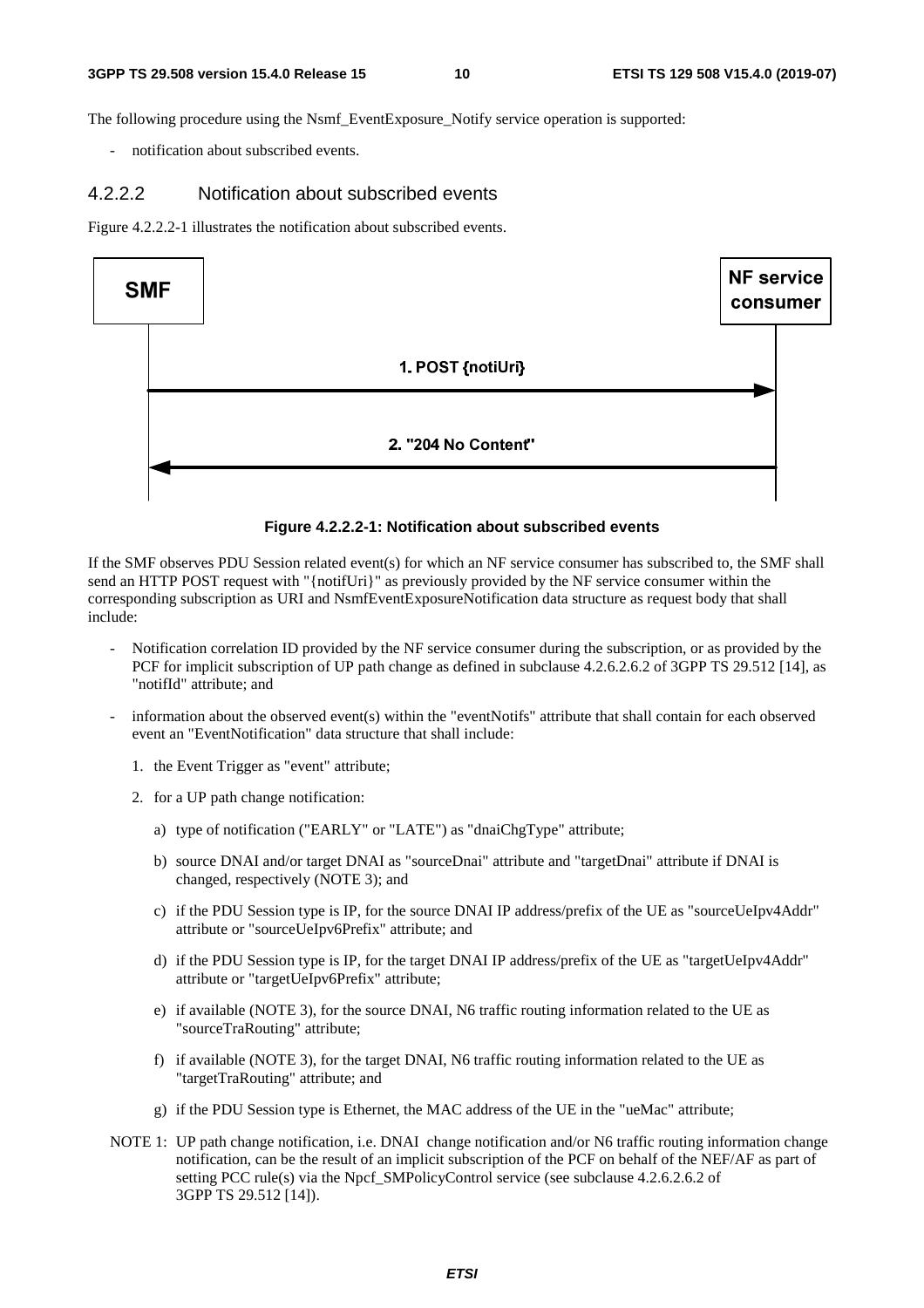- NOTE 2: If the DNAI is not changed while the N6 traffic routing information change, the source DNAI and target DNAI are not provided.
- NOTE 3: The change from the UP path status where no DNAI applies to a status where a DNAI applies indicates the activation of the related AF request and therefore only the target DNAI and N6 traffic routing information is provided in the event notification; the change from the UP path status where a DNAI applies to a status where no DNAI applies indicates the de-activation of the related AF request and therefore only the source DNAI and N6 traffic routing information is provided in the event notification.
	- 3. for a UE IP address change:
		- a) added new UE IP address or prefix as "adIpv4Addr" attribute or "adIpv6Prefix" attribute, respectively; and/or
		- b) released UE IP address or prefix as "reIpv4Addr" attribute or "reIpv6Prefix" attribute, respectively;
	- 4. for an access type change:
		- a) new access type as "accType" attribute;
	- 5. for a PLMN Change:
		- a) new PLMN as "plmnId" attribute;
	- 6. for a PDU Session Release:
		- a) ID of the released PDU session as "pduSeId" attribute;
	- 7. the time at which the event was observed encoded as "timeStamp" attribute;
	- 8. the SUPI as the "supi" attribute if the subscription applies to a group of UE(s) or any UE; and
	- 9. if available, the GPSI as the "gpsi" attribute if the subscription applies to a group of UE(s) or any UE.

Upon the reception of the HTTP POST request with "{notifUri}" as URI and an NsmfEventExposureNotification data structure as request body, the NF shall send an "204 No Content" HTTP response for a succesfull processing.

If the NF service consumer is not able to handle the Notification but knows by implementation specific means that another service consumer is able to handle the notification, it shall reply with an HTTP "307 temporary redirect" error response pointing to the new NF service consumer URI. If the NF service consumer is not able to handle the Notification but another unknown service consumer could possibly handle the notification, it shall reply with an HTTP "404 Not found" error response.

NOTE 4: An AMF as service consumer can change.

If the SMF receives a "307 temporary redirect" response, the SMF shall use this URL as Notification URL in subsequent communication and shall resend the failed Notification to that URL.

If the SMF becomes aware that a new NF service consumer is requiring notifications (e.g. via the "404 Not found" response, or via Namf\_Communication service AMFStatusChange Notifications, see 3GPP TS 29.518 [13], or via link level failures or via the Nnrf\_NFDiscovery Service (using the service name and GUAMI obtained during the creation of the subscription) to query the other AMFs within the AMF set) specified in 3GPP TS 29.510 [12]), and the SMF knows alternate or backup IPv4 or IPv6 Addess(es) where to send Notifications (e.g. via "altNotifIpv4Addrs" or "altNotifIpv6Addrs" attributes received when the subscription was created), the SMF shall exchange the authority part of the Notification URL with one of those addresses and shall use that URL in subsequent communication. If the SMF received a "404 Not found" response, the SMF should resend the failed notification to that URL.

# 4.2.3 Nsmf\_EventExposure\_Subscribe Service Operation

#### 4.2.3.1 General

This service operation is used by an NF service consumer to subscribe for event notifications on a specified PDU Session, or for all PDU Sessions of one UE, group of UE(s) or any UE, or to modify an existing subscription. The following are the types of events for which a subscription can be made: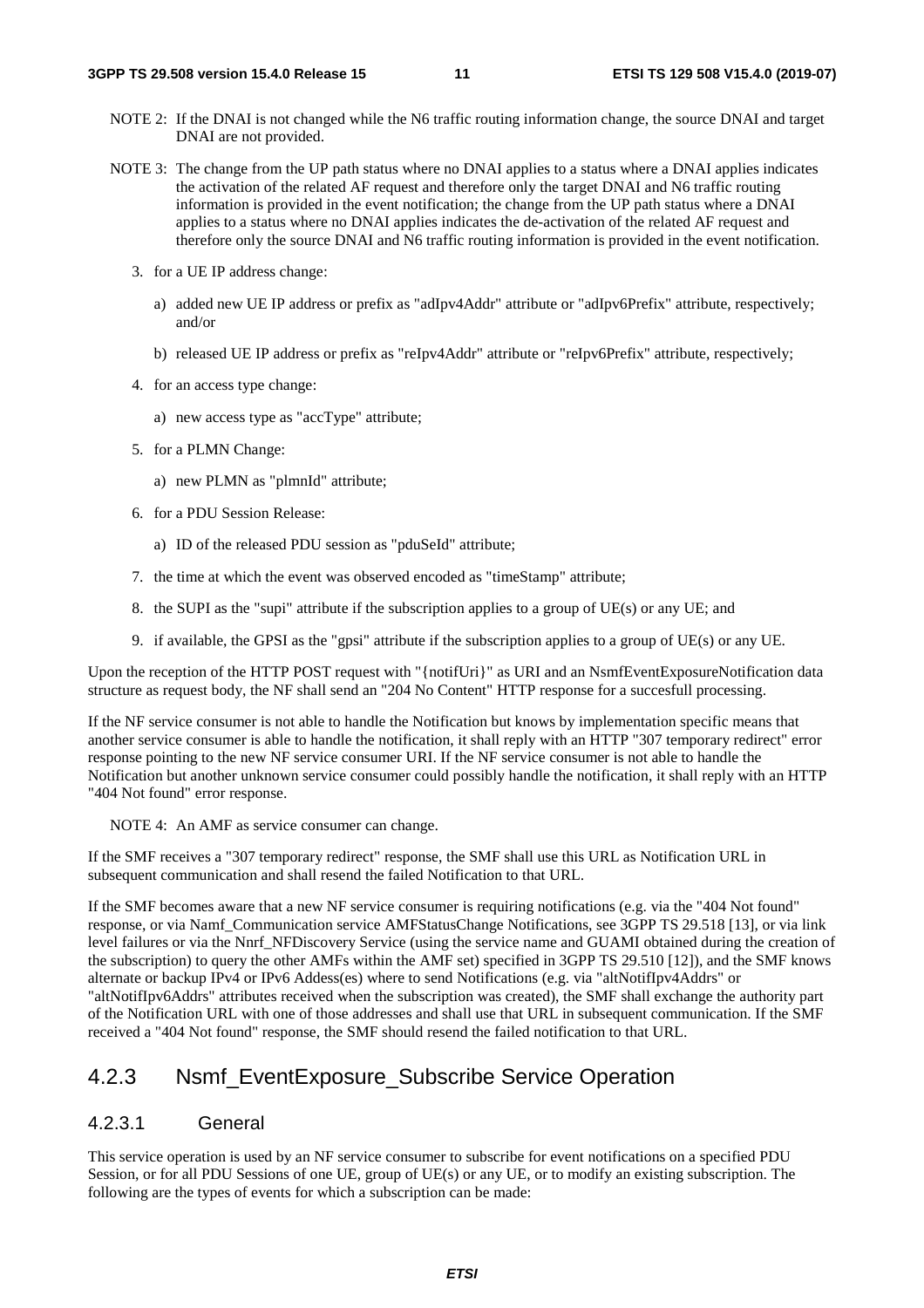- UP path change;
- PDU Session release;
- Change of Access Type:
- PLMN change; and
- UE IP address change.

The following procedures using the Nsmf\_EventExposure\_Subscribe service operation are supported:

- creating a new subscription;
- modifying an existing subscription.

#### 4.2.3.2 Creating a new subscription

Figure 4.2.3.2-1 illustrates the creation of a subscription.



**Figure 4.2.3.2-1: Creation of a subscription** 

To subscribe to event notifications, the NF service consumer shall send an HTTP POST request with: "{apiRoot}/nsmfevent-exposure/v1/subscriptions/" as Resource URI and the NsmfEventExposure data structure as request body that shall include:

- if the subscription applies to events related to a single PDU session, the PDU Session ID of that PDU session as "pduSeId" attribute;
- if the subscription applies to events not related to a single PDU session, identification of UEs to which the subscription applies via:
	- a) identification of a single UE by SUPI as "supi" attribute;
	- b) identification of a group of UE(s) via a "groupId" attribute; or
	- c) identification of any UE using a specific DNN via the "dnn" attribute;
- NOTE: The identification of any UE does not apply for local breakout roaming scenarios where the SMF is located in the VPLMN and the NF service consumer is located in the HPLMN.
- an URI where to receive the requested notifications as "notifURI" attribute;
- a Notification Correlation Identifier assigned by the NF service consumer for the requested notifications as "notifId" attribute; and
- if the NF service consumer is an AMF, the GUAMI encoded as "guami" attribute:
- a description of the subscribed events as "eventSubs" attribute that for each event shall include:
	- a) an event identifier as "event" attribute; and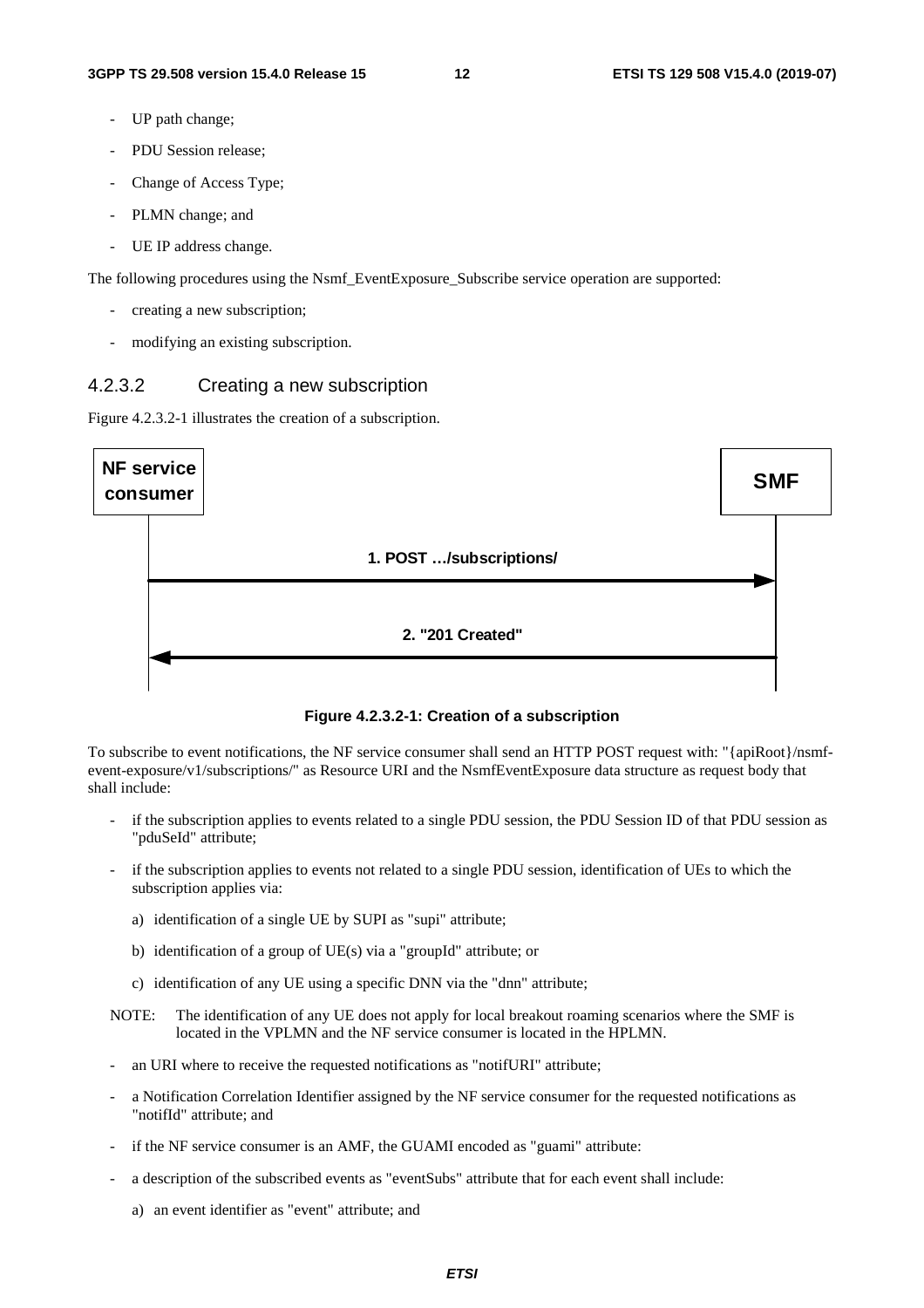b) for event UP path change, whether the subscription is for early, late, or early and late notifications of UP path reconfiguration in the "dnaiChType" attribute;

The NsmfEventExposure data structure as request body may also include:

- Alternate or backup IPv4 Addess(es) where to send Notifications encoded as " altNotifIpv4Addrs" attribute;
- Alternate or backup IPv6 Addess(es) where to send Notifications encoded as " altNotifIpv6Addrs" attribute;
- if the NF service consumer is an AMF, the name of a service produced by the AMF that expects to receive the notification about subscribed events encoded as "serviceName" attribute;
- Immediate reporting flag as "ImmeRep" attribute;
- event notification method (periodic, one time, on event detection) as "notifMethod" attribute;
- Maximum Number of Reports as "maxReportNbr" attribute;
- Monitoring Duration as "expiry" attribute; and/or
- Repetition Period for periodic reporting as "repPeriod" attribute.

Upon the reception of an HTTP POST request with: "{apiRoot}/nsmf-event-exposure/v1/subscriptions/" as Resource URI and NsmfEventExposure data structure as request body, the SMF shall:

- create a new subscription;
- assign a subscription correlation ID;
- select an expiry time that is equal or less than a possible expiry time in the request;
- store the subscription;
- send a HTTP "201 Created" response with NsmfEventExposure data structure as response body and a Location header field containing the URI of the created individual subscription resource, i.e. {apiRoot}/nsmf-eventexposure/v1/subscriptions/{subId}; and
- if the "ImmeRep" attribute is included and set to true in the request, the SMF shall report the curret available value(s) for the subscribed event(s) as defined in subclause 4.2.3.1.

If the SMF received an GUAMI, the SMF may subscribe to GUAMI changes using the AMFStatusChange service operation of the Namf\_Communication service specified in 3GPP TS 29.518 [13], and it may use the Nnrf\_NFDiscovery Service specified in 3GPP TS 29.510 [12] (using the obtained GUAMI and possibly service name) to query the other AMFs within the AMF set.

#### 4.2.3.3 Modifying an existing subscription

Figure 4.2.3.3-1 illustrates the modification of an existing subscription.



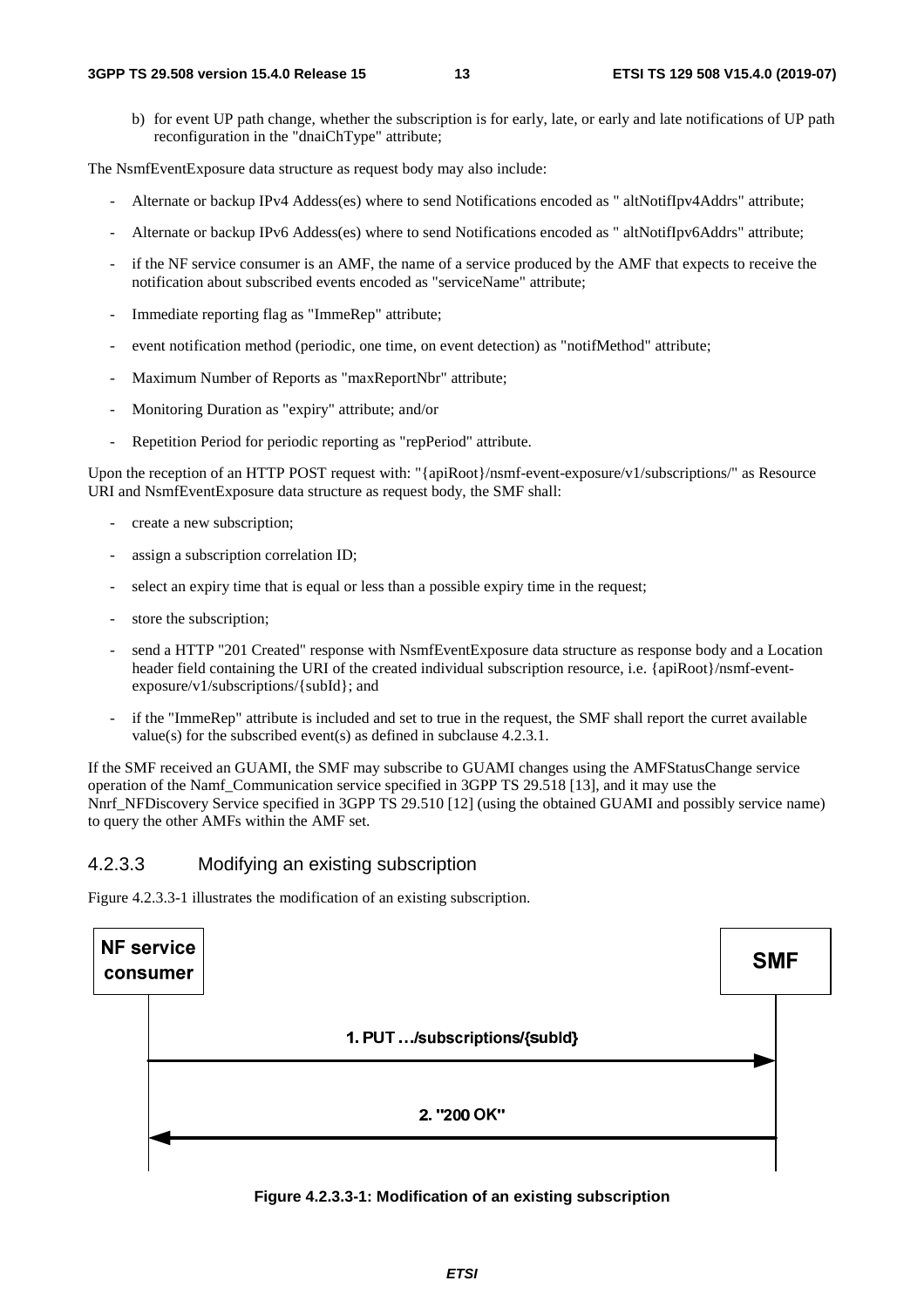To modify an existing subscription to event notifications, the NF service consumer shall send an HTTP PUT request with: "{apiRoot}/nsmf-event-exposure/v1/subscriptions/subId}" as Resource URI, where "{subId}" is the subscription correlation ID of the existing subscription, and NsmfEventExposure data structure as request body as described in subclause 4.2.3.2.

- NOTE 1: An alternate NF service consumer than the one that requested the generation of the subscription resource can send the PUT. For instance, an AMF as service consumer can change.
- NOTE 2: The "notifURI" attribute within the NsmfEventExposure data structure can be modified to request that subsequent notifications are sent to a new NF service consumer.

Upon the reception of an HTTP PUT request with: "{apiRoot}/nsmf-event-exposure/v1/subscriptions/{subId}" as Resource URI and NsmfEventExposure data structure as request body, the SMF shall:

- store the subscription; and
- send a HTTP "200 OK" response with NsmfEventExposure data structure as response body.

### 4.2.4 Nsmf\_EventExposure\_UnSubscribe Service Operation

#### 4.2.4.1 General

This service operation is used by an NF service consumer to unsubscribe from event notifications.

The following procedure using the Nsmf\_EventExposure\_UnSubscribe service operation is supported:

unsubscription from event notifications.

#### 4.2.4.2 Unsubscription from event notifications

Figure 4.2.4.2-1 illustrates the unsubscription from event notifications.



#### **Figure 4.2.4.2-1: Unsubscription from event notifications**

To unsubscribe from event notifications, the NF service consumer shall send an HTTP DELETE request with: "{apiRoot}/nsmf-eventexposure/v1/subscriptions/{subId}" as Resource URI, where "{subId}" is the subscription correlation ID of the existing subscription that is to be deleted.

Upon the reception of the HTTP DELETE request with: "{apiRoot}/nsmf-eventexposure/v1/subscriptions/{subId}" as Resource URI, the SMF shall:

- remove the corresponding subscription; and
- send an HTTP "204 No Content" response.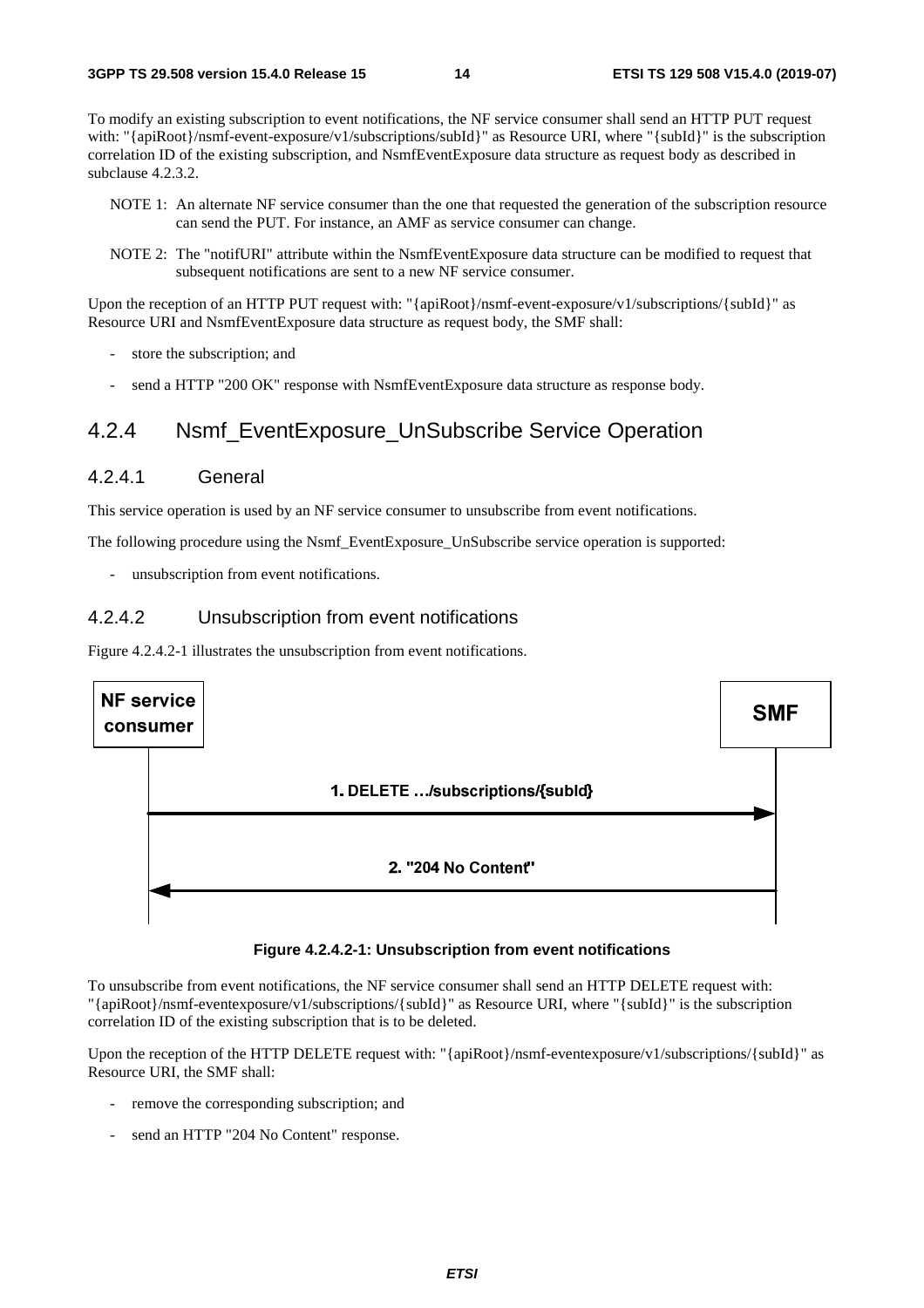# 5 Nsmf\_EventExposure API

# 5.1 Introduction

The Session Management Event Exposure Service shall use the Nsmf\_EventExposure API.

The request URI used in HTTP request from the NF service consumer towards the SMF shall have the structure defined in subclause 4.4.1 of 3GPP TS 29.501 [5], i.e.:

#### **{apiRoot}/{apiName}/{apiVersion}/{apiSpecificResourceUriPart}**

with the following components:

- The {apiRoot} shall be set as described in 3GPP TS 29.501 [5].
- The {apiName} shall be "nsmf-event-exposure".
- The {apiVersion} shall be "v1".
- The {apiSpecificResourceUriPart} shall be set as described in subclause 5.3.

# 5.2 Usage of HTTP

### 5.2.1 General

HTTP/2, IETF RFC 7540 [8], shall be used as specified in clause 5 of 3GPP TS 29.500 [4].

HTTP/2 shall be transported as specified in subclause 5.3 of 3GPP TS 29.500 [4].

The OpenAPI [10] specification of HTTP messages and content bodies for the Nsmf\_EventExposure is contained in Annex A.

### 5.2.2 HTTP standard headers

#### 5.2.2.1 General

See subclause 5.2.2 of 3GPP TS 29.500 [4] for the usage of HTTP standard headers.

#### 5.2.2.2 Content type

JSON, IETF RFC 8259 [9], shall be used as content type of the HTTP bodies specified in the present specification as specified in subclause 5.4 of 3GPP TS 29.500 [4]. The use of the JSON format shall be signalled by the content type "application/json".

"Problem Details" JSON object shall be used to indicate additional details of the error in a HTTP response body and shall be signalled by the content type "application/problem+json", as defined in IETF RFC 7807 [18].

### 5.2.3 HTTP custom headers

The mandatory HTTP custom header fields specified in subclause 5.2.3.2 of 3GPP TS 29.500 [4] shall be applicable.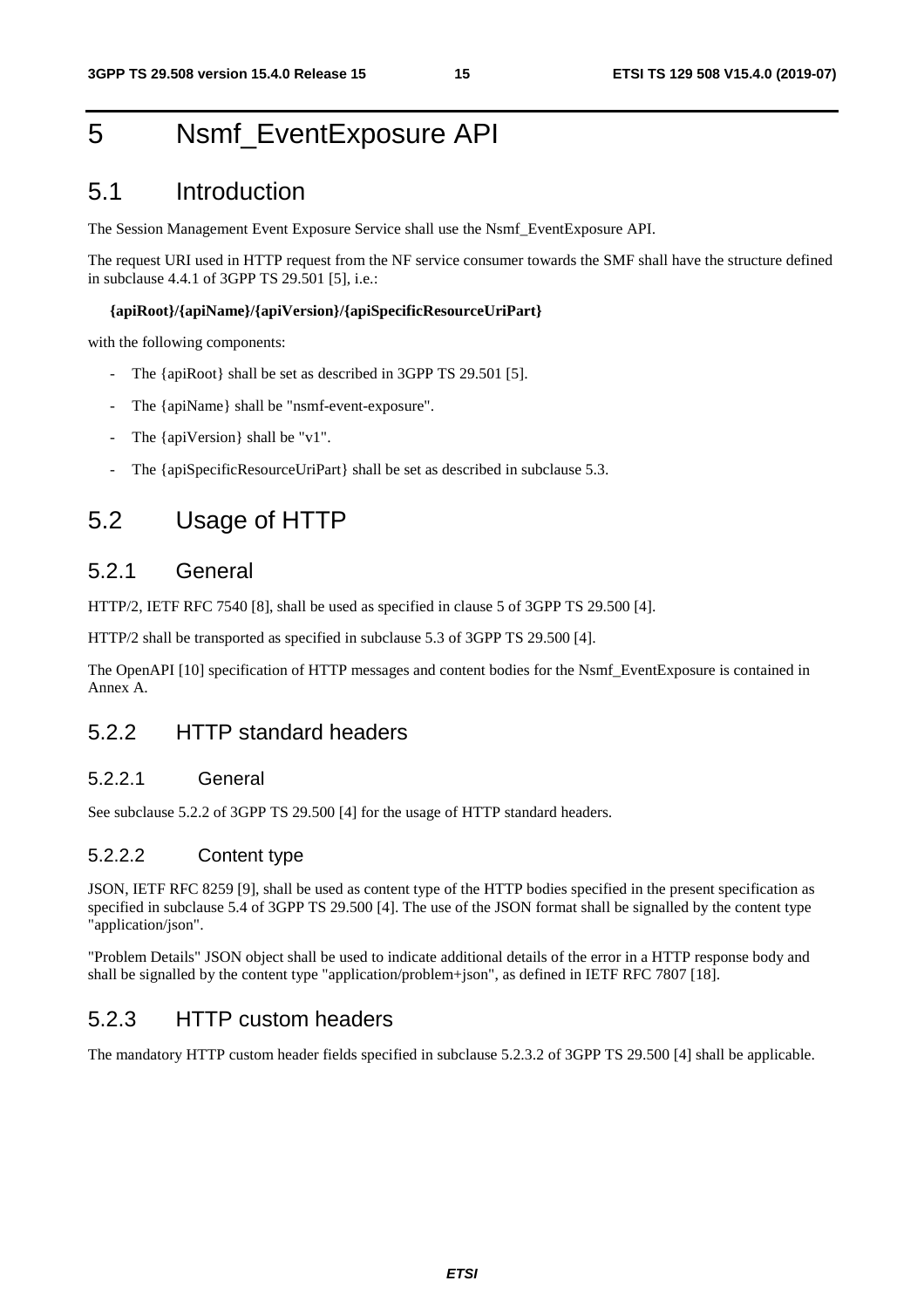# 5.3 Resources

### 5.3.1 Resource Structure

{apiRoot}/nsmf-event-exposure/v1



#### **Figure 5.3.1-1: Resource URI structure of the Nsmf\_EventExposure API**

Table 5.3.1-1 provides an overview of the resources and applicable HTTP methods.

#### **Table 5.3.1-1: Resources and methods overview**

| <b>Resource</b><br>name | <b>Resource URI</b>   | <b>HTTP</b> method or<br>custom operation | <b>Description</b>                                 |
|-------------------------|-----------------------|-------------------------------------------|----------------------------------------------------|
| <b>SMF</b>              | {apiRoot}/            | <b>POST</b>                               | Create a new Individual SMF Notification           |
| Notification            | nsmf-event-exposure/  |                                           | Subscription resource.                             |
| <b>Subscriptions</b>    | v1/                   |                                           |                                                    |
|                         | <b>Isubscriptions</b> |                                           |                                                    |
| Individual SMF          | {apiRoot}/            | <b>GET</b>                                | Read an Individual SMF Notification Subscription   |
| Notification            | nsmf-event-exposure/  |                                           | resource.                                          |
| Subscription            | v1/                   | <b>PUT</b>                                | Modify an existing Individual SMF Notification     |
|                         | subscriptions/        |                                           | Subscription resource.                             |
|                         | {subId}               | <b>DELETE</b>                             | Delete an Individual SMF Notification Subscription |
|                         |                       |                                           | resource and cancel the related subscription.      |

# 5.3.2 Resource: SMF Notification Subscriptions

#### 5.3.2.1 Description

The SMF Notification Subscriptions resource represents all subscriptions to the SMF event exposure service at a given SMF.

#### 5.3.2.2 Resource definition

Resource URI: {apiRoot}/nsmf-event-exposure/v1/subscriptions/

This resource shall support the resource URI variables defined in table 5.3.2.2-1.

#### **Table 5.3.2.2-1: Resource URI variables for this resource**

| . .<br>، ممرم ا      | .<br>n.c.<br>- - -<br>--                |
|----------------------|-----------------------------------------|
| $\cdot$ $-$<br>lapil | $\sim$<br>see<br>⊸uvu<br>duse.<br><br>. |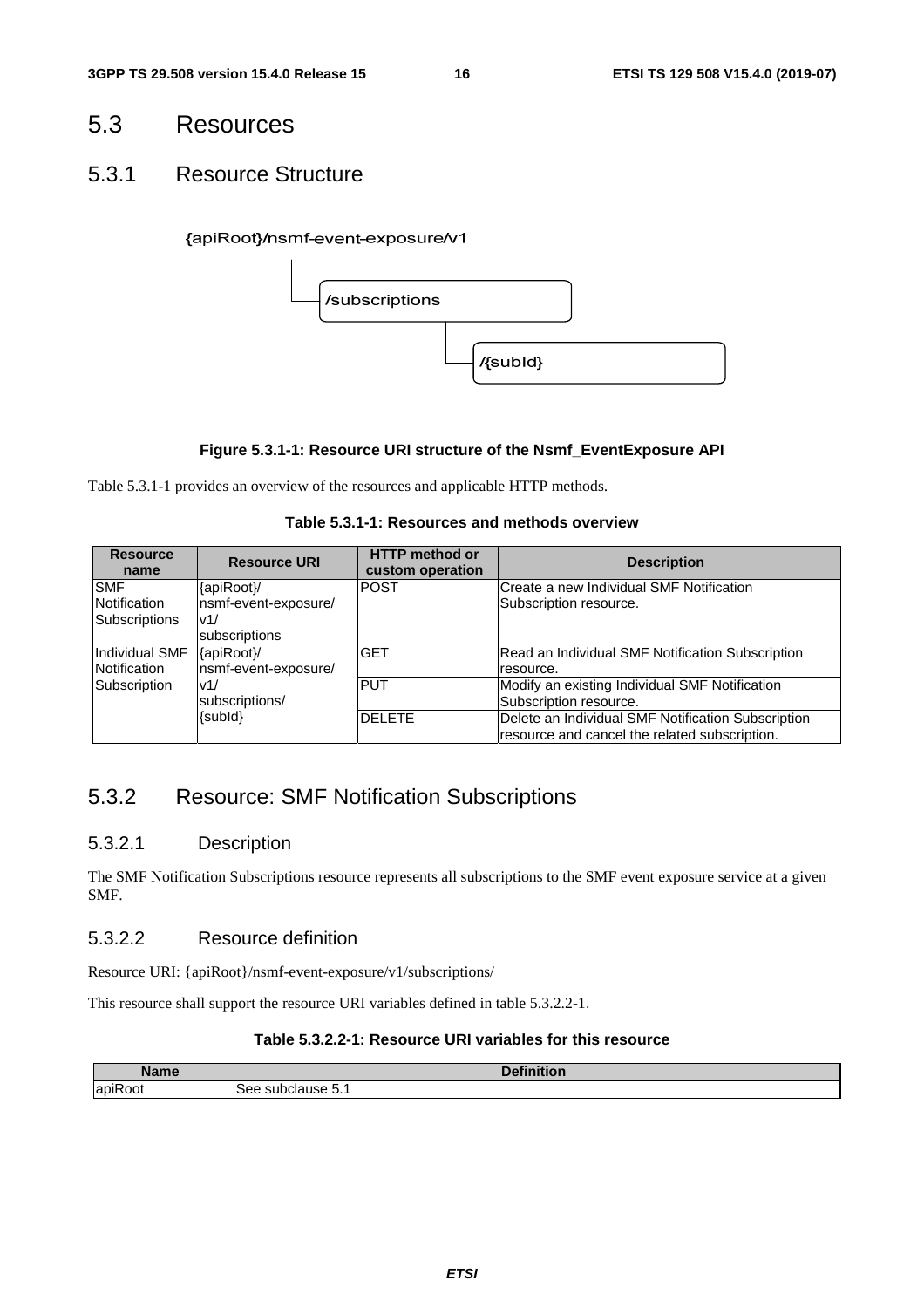#### 5.3.2.3 Resource Standard Methods

#### 5.3.2.3.1 POST

This method shall support the URI query parameters specified in table 5.3.2.3.1-1.

#### **Table 5.3.2.3.1-1: URI query parameters supported by the POST method on this resource**

| <b>Name</b> | Data type | <b>Cordinality</b><br>manty | uon |
|-------------|-----------|-----------------------------|-----|
| n/a         |           |                             |     |

This method shall support the request data structures specified in table 5.3.2.3.1-2 and the response data structures and response codes specified in table 5.3.2.3.1-3.

#### **Table 5.3.2.3.1-2: Data structures supported by the POST Request Body on this resource**

| Jata type                |   | Description                                                      |
|--------------------------|---|------------------------------------------------------------------|
| <b>NsmfEventExposure</b> | M | ICreate a new Individual SMF Notification Subscription resource. |

#### **Table 5.3.2.3.1-3: Data structures supported by the POST Response Body on this resource**

| Data type                                                                                                                         | D | <b>Cardinality</b> | <b>Response</b><br>codes | <b>Description</b>                                                                                                                          |
|-----------------------------------------------------------------------------------------------------------------------------------|---|--------------------|--------------------------|---------------------------------------------------------------------------------------------------------------------------------------------|
| Nsmf EventExposure                                                                                                                | м |                    | 201 Created              | The creation of an Individual SMF Notification Subscription<br>resource is confirmed and a representation of that resource<br>lis returned. |
| NOTE:<br>The mandatory HTTP error status codes for the POST method listed in Table 5.2.7.1-1 of<br>3GPP TS 29.500 [4] also apply. |   |                    |                          |                                                                                                                                             |

#### 5.3.2.4 Resource Custom Operations

None.

### 5.3.3 Resource: Individual SMF Notification Subscription

#### 5.3.3.1 Description

The SMF Notification Subscriptions resource represents a single subscription to the SMF event exposure service.

#### 5.3.3.2 Resource definition

Resource URI: {apiRoot}/nsmf-event-exposure/v1/subscriptions/{subId}

This resource shall support the resource URI variables defined in table 5.3.3.2-1.

#### **Table 5.3.3.2-1: Resource URI variables for this resource**

| <b>Name</b> | <b>Definition</b>                                                                                                                  |
|-------------|------------------------------------------------------------------------------------------------------------------------------------|
| apiRoot     | See subclause 5.1                                                                                                                  |
| subld       | String identifying a subscription to the SMF event exposure service formatted as defined for<br>the Subld type in table 5.6.3.2-1. |

#### 5.3.3.3 Resource Standard Methods

#### 5.3.3.3.1 GET

This method shall support the URI query parameters specified in table 5.3.3.3.1-1.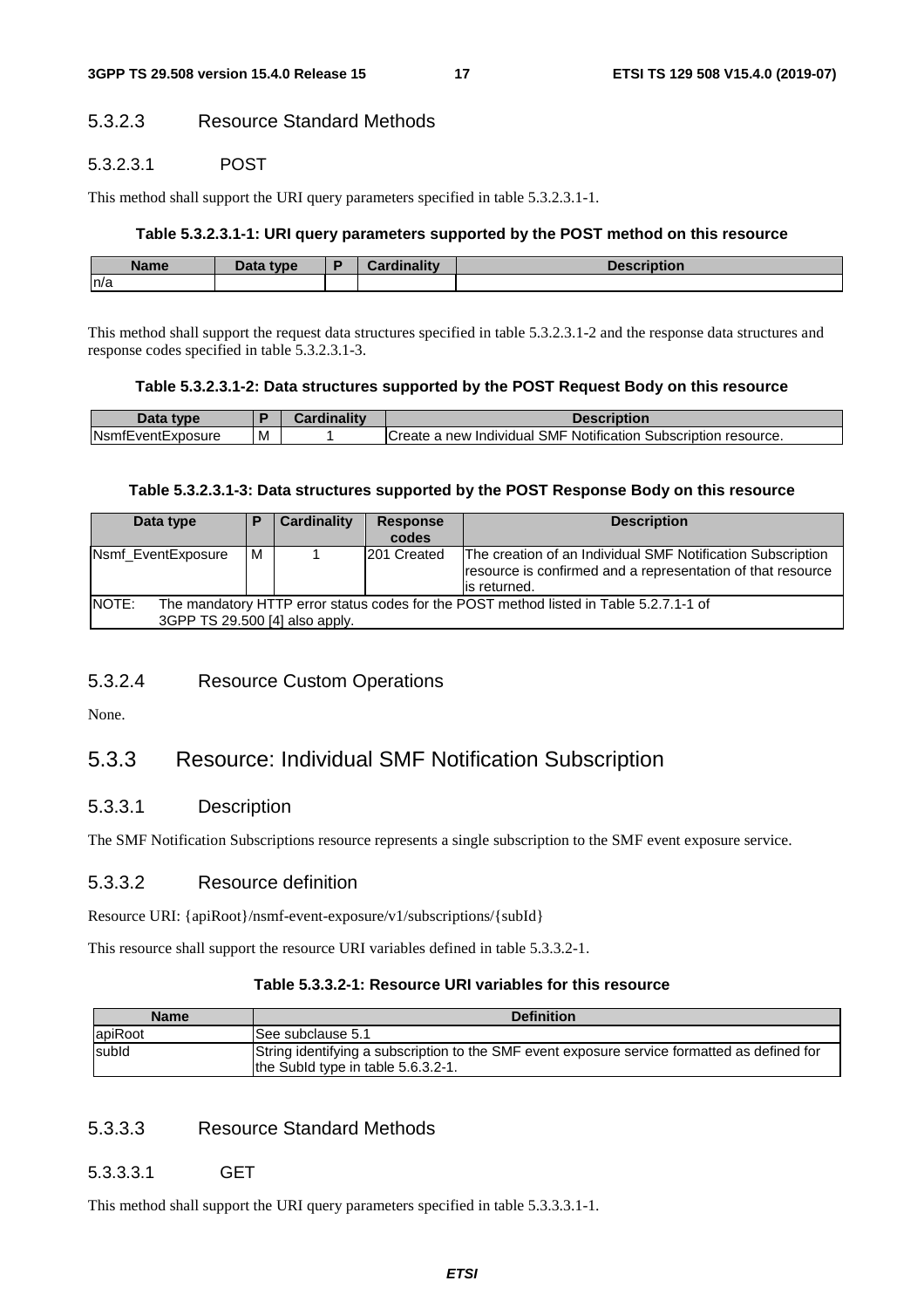#### **Table 5.3.3.3.1-1: URI query parameters supported by the GET method on this resource**

| <b>Name</b> | Data type | Cardinality<br>unanu | <b>Description</b> |
|-------------|-----------|----------------------|--------------------|
| ln/a        |           |                      |                    |

This method shall support the request data structures specified in table 5.3.3.3.1-2 and the response data structures and response codes specified in table 5.3.3.3.1-3.

#### **Table 5.3.3.3.1-2: Data structures supported by the GET Request Body on this resource**

| Data type | $\mathbf{r}$<br>.<br>r., | ,<br>.<br>Desc.<br>unuun |
|-----------|--------------------------|--------------------------|
| ln/a      |                          |                          |

#### **Table 5.3.3.3.1-3: Data structures supported by the GET Response Body on this resource**

| Data type                                                                                                                         | D | Cardinality | <b>Response</b><br>codes | <b>Description</b>                                                                             |  |
|-----------------------------------------------------------------------------------------------------------------------------------|---|-------------|--------------------------|------------------------------------------------------------------------------------------------|--|
| NsmfEventExposure                                                                                                                 | м |             | 1200 OK                  | A representation of the SMF Notification Subscription<br>Imatching the eventSubid is returned. |  |
| INOTE:<br>The mandatory HTTP error status codes for the GET method listed in Table 5.2.7.1-1 of 3GPP TS 29.500 [4]<br>also apply. |   |             |                          |                                                                                                |  |

#### 5.3.3.3.2 PUT

This method shall support the URI query parameters specified in table 5.3.3.3.2-1.

#### **Table 5.3.3.3.2-1: URI query parameters supported by the PUT method on this resource**

| <b>Name</b> | <b>Example 12</b> | .<br> | ∖tion |
|-------------|-------------------|-------|-------|
| ln/a        |                   |       |       |

This method shall support the request data structures specified in table 5.3.3.3.2-2 and the response data structures and response codes specified in table 5.3.3.3.2-3.

#### **Table 5.3.3.3.2-2: Data structures supported by the PUT Request Body on this resource**

| Data type                 |   | <b>Cardinality</b> | <b>Description</b>                                                                                                                       |
|---------------------------|---|--------------------|------------------------------------------------------------------------------------------------------------------------------------------|
| <b>N</b> smfEventExposure | M |                    | Modify the existing Individual SMF Notification Subscription resource<br>Imatching the eventSubId according to the representation in the |
|                           |   |                    | <b>INsmf EventExposure</b>                                                                                                               |

#### **Table 5.3.3.3.2-3: Data structures supported by the PUT Response Body on this resource**

| Data type             | P                                                                                                        | <b>Cardinality</b> | <b>Response</b><br>codes | <b>Description</b>                                                                                                                                   |  |  |  |
|-----------------------|----------------------------------------------------------------------------------------------------------|--------------------|--------------------------|------------------------------------------------------------------------------------------------------------------------------------------------------|--|--|--|
| NsmfEventExposure     | M                                                                                                        |                    | 200 OK                   | Successful case: The Individual SMF Notification<br>Subscription resource matching the event Subld was<br>modified and a representation is returned. |  |  |  |
| n/a                   |                                                                                                          |                    | 204 No Content           | Successful case: The Individual SMF Notification<br>Subscription resource matching the event Subld was<br>modified.                                  |  |  |  |
| INOTE:<br>also apply. | The mandatory HTTP error status codes for the PUT method listed in Table 5.2.7.1-1 of 3GPP TS 29.500 [4] |                    |                          |                                                                                                                                                      |  |  |  |

#### 5.3.3.3.3 DELETE

This method shall support the URI query parameters specified in table 5.3.3.3.3-1.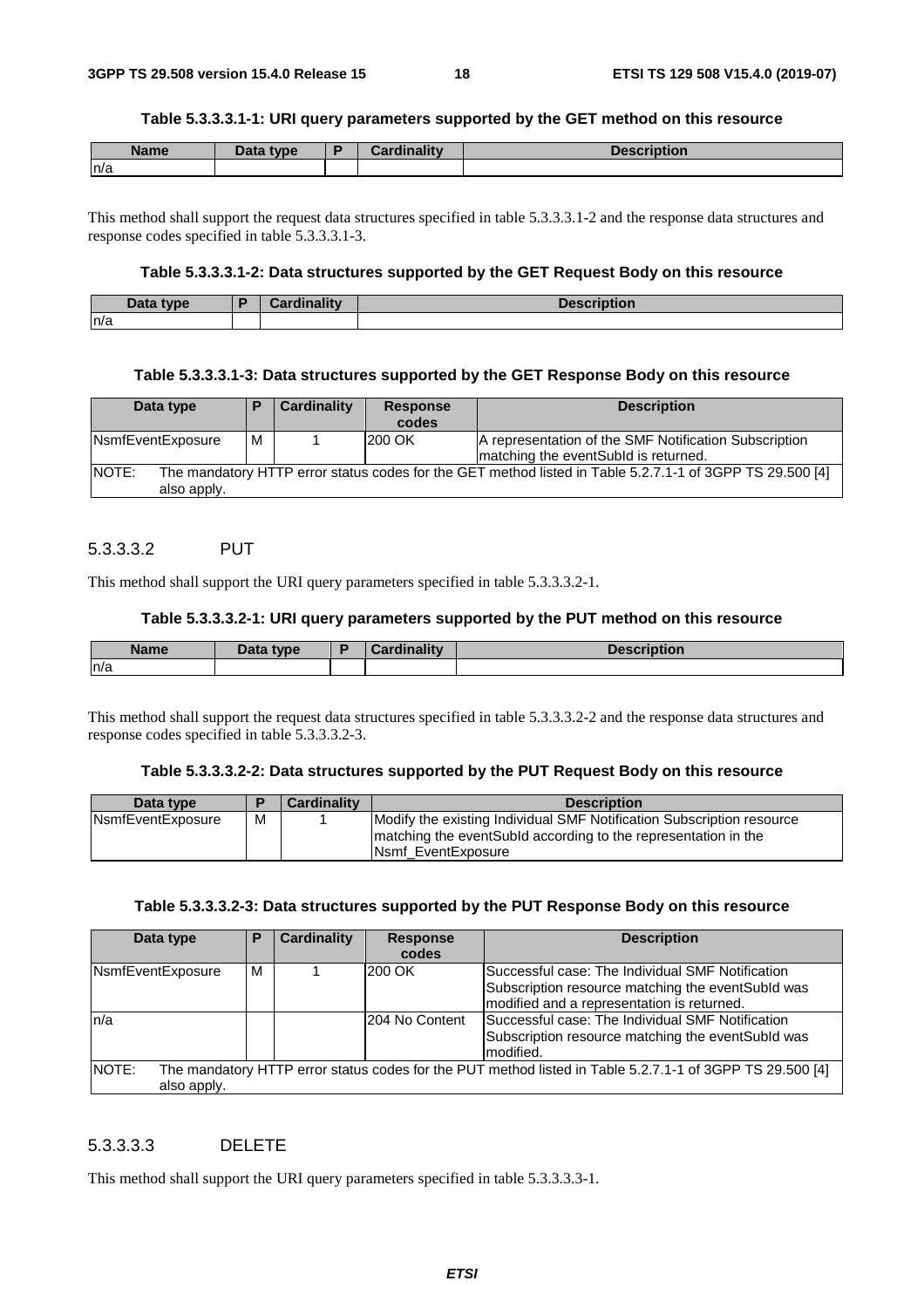#### **Table 5.3.3.3.3-1: URI query parameters supported by the DELETE method on this resource**

| <b>Name</b> | Data type<br>Dala | <b>Cardinality</b> | <b>Description</b> |
|-------------|-------------------|--------------------|--------------------|
| n/a         |                   |                    |                    |

This method shall support the request data structures specified in table 5.3.3.3.3-2 and the response data structures and response codes specified in table 5.3.3.3.3-3.

#### **Table 5.3.3.3.3-2: Data structures supported by the DELETE Request Body on this resource**

| Data type | <b>Cordinality</b><br>чшань.<br><b>The State</b> | <b>Description</b> |
|-----------|--------------------------------------------------|--------------------|
| n/a       |                                                  |                    |

#### **Table 5.3.3.3.3-3: Data structures supported by the DELETE Response Body on this resource**

| Data type                                                                                                                            |  | Cardinality | <b>Response</b><br>codes | <b>Description</b>                                                                                        |  |  |
|--------------------------------------------------------------------------------------------------------------------------------------|--|-------------|--------------------------|-----------------------------------------------------------------------------------------------------------|--|--|
| ln/a                                                                                                                                 |  |             | 204 No Content           | Successful case: The Individual SMF Notification<br>Subscription resource matching the subid was deleted. |  |  |
| INOTE:<br>The manadatory HTTP error status code for the DELETE method listed in Table 5.2.7.1-1 of<br>3GPP TS 29.500 [4] also apply. |  |             |                          |                                                                                                           |  |  |

#### 5.3.3.4 Resource Custom Operations

None.

# 5.4 Custom Operations without associated resources

None.

### 5.5 Notifications

#### 5.5.1 General

Notifications shall comply to subclause 6.2 of 3GPP TS 29.500 [4] and subclause 4.6.2.3 of 3GPP TS 29.501 [5].

### 5.5.2 Event Notification

#### 5.5.2.1 Description

The Event Notification is used by the SMF to report one or several observed Events to a NF service consumer that has subscribed to such Notifications via the Individual SMF Notification Subscription Resource.

#### 5.5.2.2 Target URI

The Notification URI **"{notifUri}"** shall be used with the resource URI variables defined in table 5.5.2.2-1.

#### **Table 5.5.2.2-1: Resource URI variables for this resource**

| <b>Name</b> | <b>Definition</b>                                                                                                                                                                   |
|-------------|-------------------------------------------------------------------------------------------------------------------------------------------------------------------------------------|
| InotifUri   | String formatted as URI with the Notification Uri as assigned within the Individual SMF<br>Notification Subscription Resource and described within the Nsmf EventExposure type (see |
|             | Itable 5.6.2.2-1).                                                                                                                                                                  |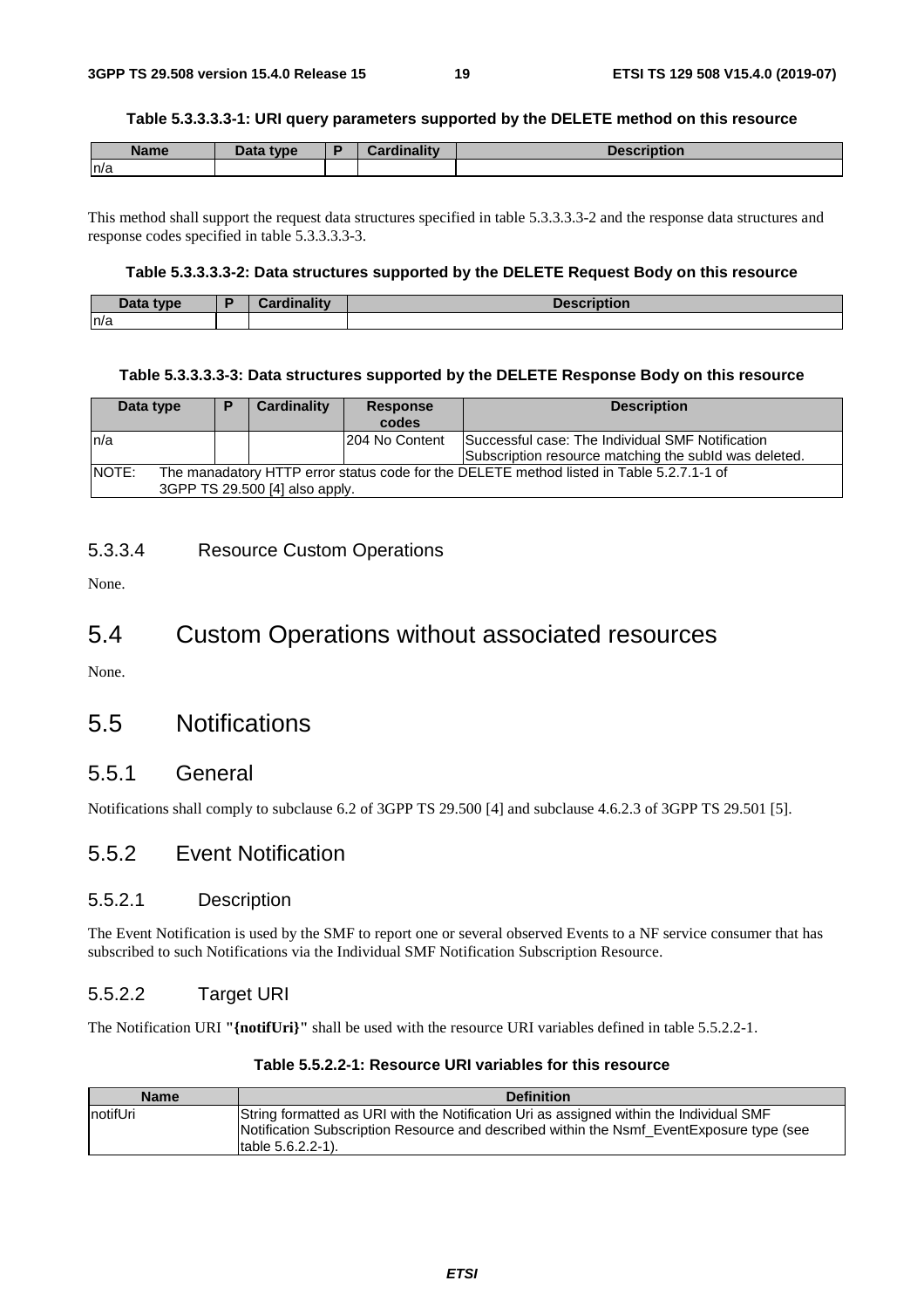#### 5.5.2.3 Standard Methods

#### 5.5.2.3.1 POST

This method shall support the URI query parameters specified in table 5.5.2.3.1-1.

#### **Table 5.5.2.3.1-1: URI query parameters supported by the POST method on this resource**

| <b>Name</b> | Data type | Cardinality | <b>scription</b> |
|-------------|-----------|-------------|------------------|
| n/a         |           |             |                  |

This method shall support the request data structures specified in table 5.5.2.3.1-2 and the response data structures and response codes specified in table 5.5.2.3.1-3.

#### **Table 5.5.2.3.1-2: Data structures supported by the POST Request Body on this resource**

| Data<br>tvne                          |   | inalitv | Description                                                 |
|---------------------------------------|---|---------|-------------------------------------------------------------|
| <b>N</b> smfEventExposureNotification | м |         | <b>Provides</b><br>i about observed events<br>. Information |

#### **Table 5.5.2.3.1-3: Data structures supported by the POST Response Body on this resource**

| Data type                                                                                       | Р | <b>Cardinality</b> | <b>Response</b> | <b>Description</b>                                               |  |  |  |
|-------------------------------------------------------------------------------------------------|---|--------------------|-----------------|------------------------------------------------------------------|--|--|--|
|                                                                                                 |   |                    | codes           |                                                                  |  |  |  |
| n/a                                                                                             |   |                    | 204 No Content  | The receipt of the Notification is acknowledged.                 |  |  |  |
| ln/a                                                                                            |   |                    | 307 temporary   | The NF service consumer shall generate a Location                |  |  |  |
|                                                                                                 |   |                    | redirect        | header field containing a URI pointing to another NF             |  |  |  |
|                                                                                                 |   |                    |                 | service consumer to which the notification should be             |  |  |  |
|                                                                                                 |   |                    |                 | send.                                                            |  |  |  |
| ProblemDetails                                                                                  | м |                    |                 | 404 Not Found The NF service consumer can use this response when |  |  |  |
|                                                                                                 |   |                    |                 | the notification can be sent to another host.                    |  |  |  |
| NOTE:<br>The mandatory HTTP error status codes for the POST method listed in Table 5.2.7.1-1 of |   |                    |                 |                                                                  |  |  |  |
| 3GPP TS 29.500 [4] also apply.                                                                  |   |                    |                 |                                                                  |  |  |  |

# 5.6 Data Model

### 5.6.1 General

This subclause specifies the application data model supported by the API.

Table 5.6.1-1 specifies the data types defined for the Nsmf\_EventExposure service based interface protocol.

#### **Table 5.6.1-1: Nsmf\_EventExposure specific Data Types**

| Data type                     | <b>Section defined</b> | <b>Description</b>                                                 | <b>Applicability</b> |
|-------------------------------|------------------------|--------------------------------------------------------------------|----------------------|
| EventNotification             | 5.6.2.5                | Describes notifications about a single<br>event that occurred.     |                      |
| EventSubscription             | 5.6.2.4                | Represents the subscription to a single<br>event                   |                      |
| <b>NotificationMethod</b>     | 5.6.3.4                | Represents the notification methods that<br>can be subscribed      |                      |
| NsmfEventExposure             | 5.6.2.2                | Represents an Individual SMF Notification<br>Subscription resource |                      |
| NsmfEventExposureNotification | 5.6.2.3                | Describes Notifications about events that<br>occurred.             |                      |
| <b>SmfEvent</b>               | 5.6.3.3                | Represents the types of events that can<br>be subscribed           |                      |
| Subld                         | 5.6.3.2                | <b>Identifies an Individual SMF Notification</b><br>Subscription.  |                      |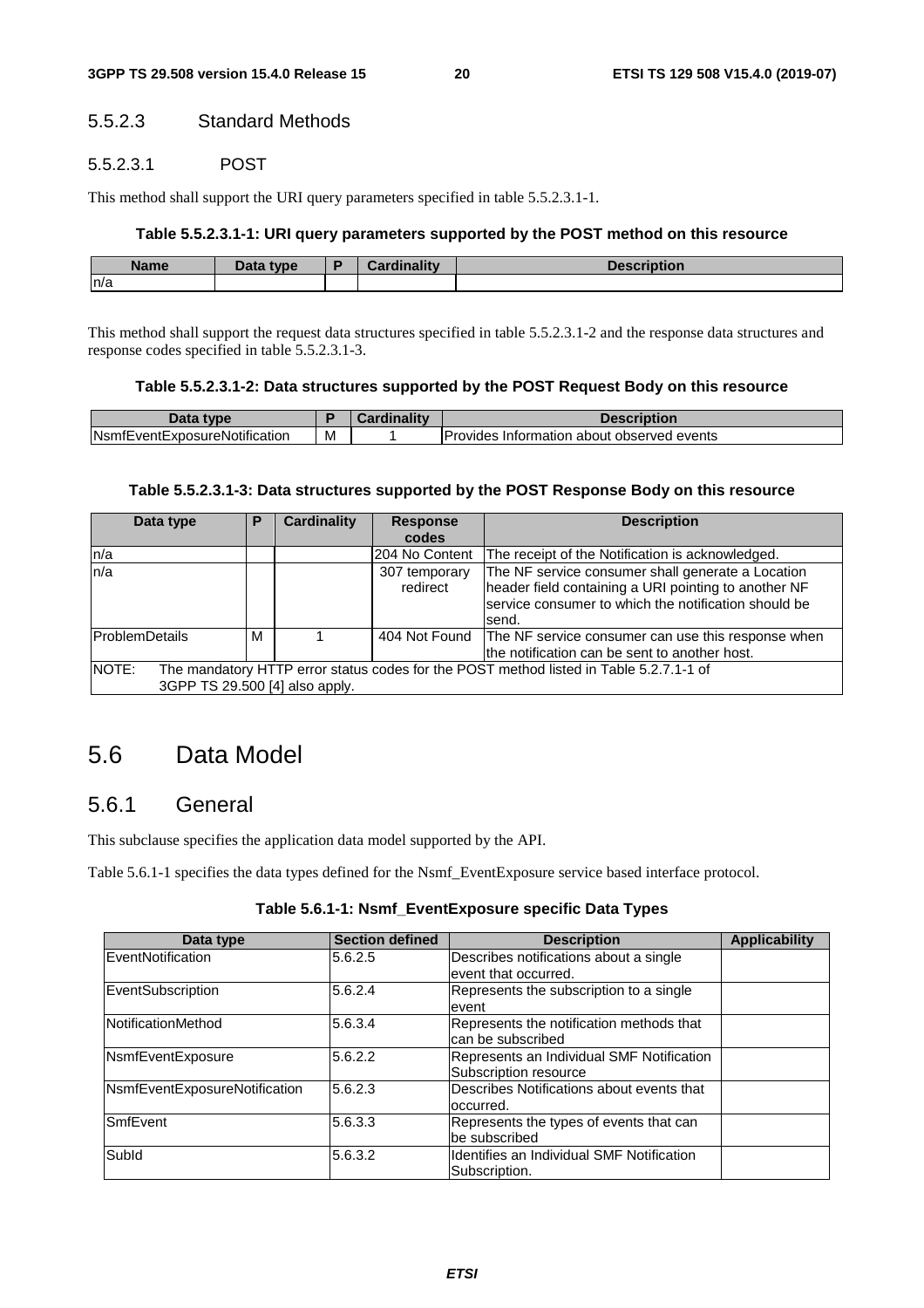Table 5.6.1-2 specifies data types re-used by the Nsmf\_EventExposure service based interface protocol from other specifications, including a reference to their respective specifications and when needed, a short description of their use within the Nsmf\_EventExposure service based interface.

| Data type             | <b>Reference</b>    | <b>Comments</b>                            | <b>Applicability</b> |
|-----------------------|---------------------|--------------------------------------------|----------------------|
| AccessType            | 3GPP TS 29.571 [11] |                                            |                      |
| DateTime              | 3GPP TS 29.571 [11] |                                            |                      |
| Dnai                  | 3GPP TS 29.571 [11] |                                            |                      |
| DnaiChangeType        | 3GPP TS 29.571 [11] | Describes the types of DNAI change.        |                      |
| Dnn                   | 3GPP TS 29.571 [11] |                                            |                      |
| <b>DurationSec</b>    | 3GPP TS 29.571 [11] |                                            |                      |
| Gpsi                  | 3GPP TS 29.571 [11] |                                            |                      |
| GroupId               | 3GPP TS 29.571 [11] |                                            |                      |
| Guami                 | 3GPP TS 29.571 [11] | Globally Unique AMF Identifier             |                      |
| Ipv4Addr              | 3GPP TS 29.571 [11] |                                            |                      |
| Ipv6Addr              | 3GPP TS 29.571 [11] |                                            |                      |
| Ipv6Prefix            | 3GPP TS 29.571 [11] |                                            |                      |
| MacAddr48             | 3GPP TS 29.571 [11] | MAC Address.                               |                      |
| PduSessionId          | 3GPP TS 29.571 [11] |                                            |                      |
| Pimnid                | 3GPP TS 29.571 [11] |                                            |                      |
| <b>ProblemDetails</b> | 3GPP TS 29.571 [11] |                                            |                      |
| RouteToLocation       | 3GPP TS 29.571 [11] | A traffic route to/from an DNAI            |                      |
| Supi                  | 3GPP TS 29.571 [11] |                                            |                      |
| SupportedFeatures     | 3GPP TS 29.571 [11] | Used to negotiate the applicability of the |                      |
|                       |                     | optional features defined in table 5.8-1.  |                      |
| Uinteger              | 3GPP TS 29.571 [11] |                                            |                      |
| Uri                   | 3GPP TS 29.571 [11] |                                            |                      |

**Table 5.6.1-2: Nsmf\_EventExposure re-used Data Types** 

### 5.6.2 Structured data types

#### 5.6.2.1 Introduction

This subclause defines the structures to be used in resource representations.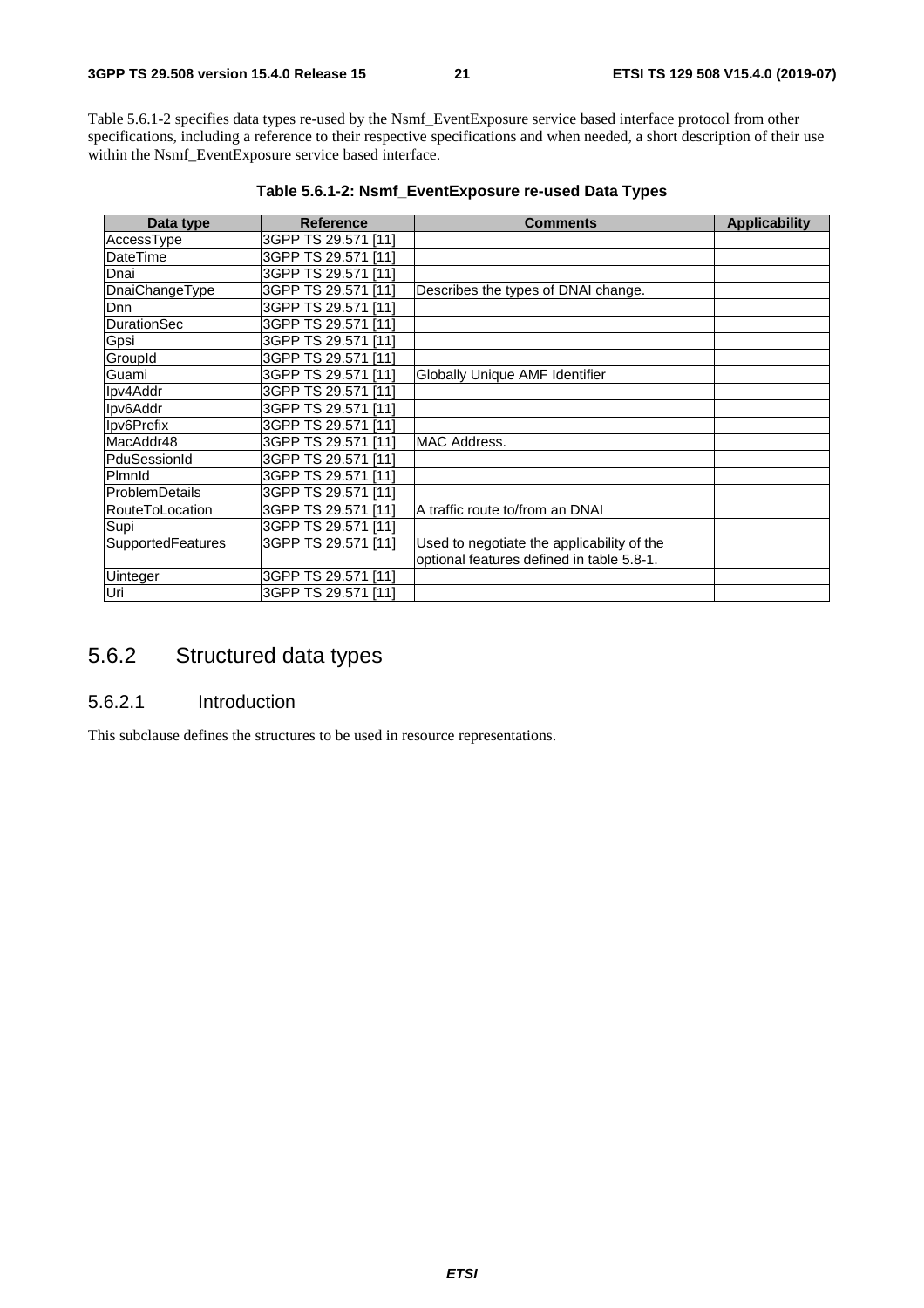5.6.2.2 Type NsmfEventExposure

**Table 5.6.2.2-1: Definition of type NsmfEventExposure**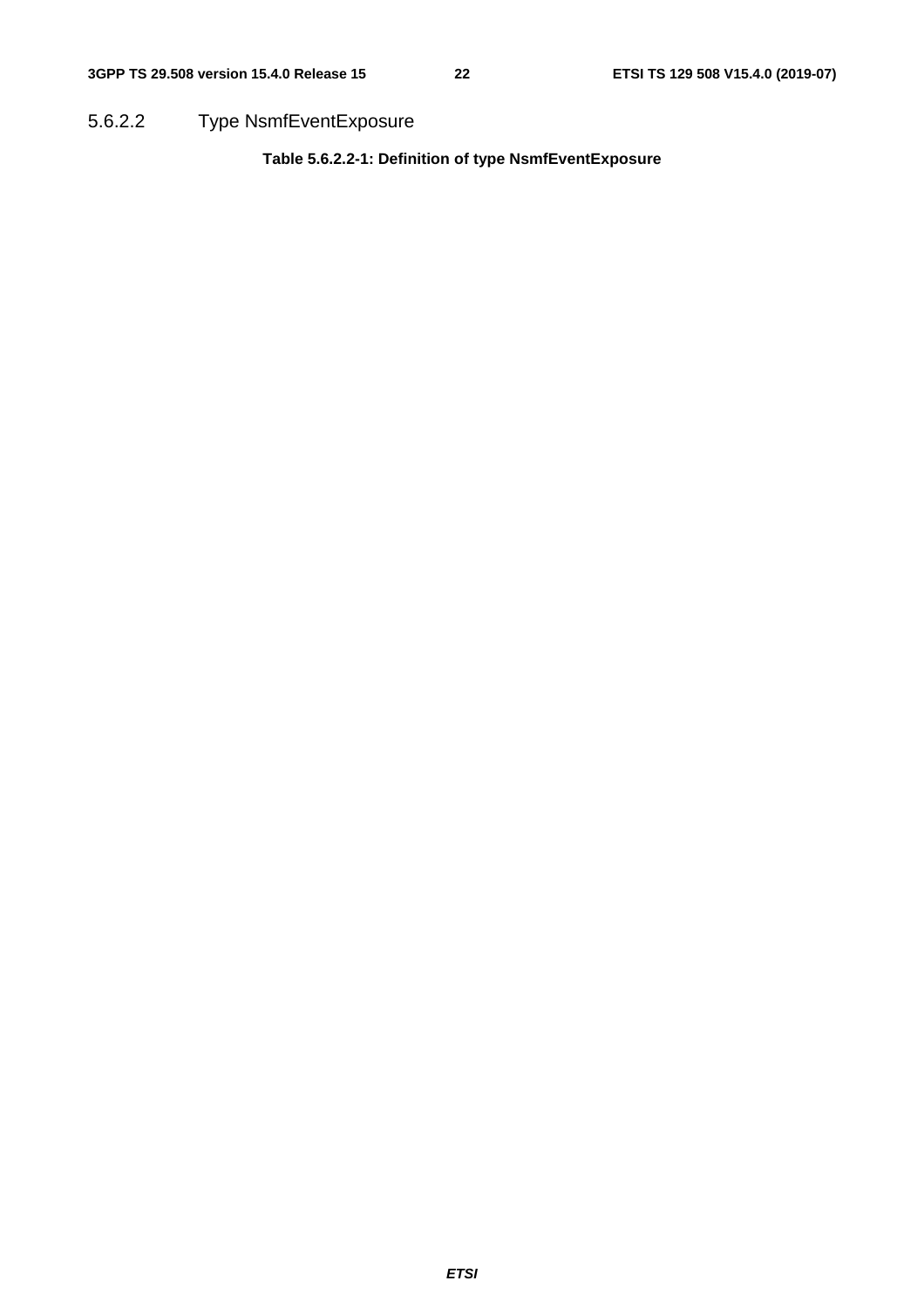| <b>Attribute name</b> | Data type                    | P                       | <b>Cardinality</b> | <b>Description</b>                                                                                                                                                                                                                                                                                                                                                                                                                                                                                                                                                                                                                 | <b>Applicability</b> |
|-----------------------|------------------------------|-------------------------|--------------------|------------------------------------------------------------------------------------------------------------------------------------------------------------------------------------------------------------------------------------------------------------------------------------------------------------------------------------------------------------------------------------------------------------------------------------------------------------------------------------------------------------------------------------------------------------------------------------------------------------------------------------|----------------------|
| supi                  | Supi                         | C                       | 0.1                | <b>Subscription Permanent Identifier</b><br>(NOTE)                                                                                                                                                                                                                                                                                                                                                                                                                                                                                                                                                                                 |                      |
| gpsi                  | Gpsi                         | $\overline{\text{c}}$   | 0.1                | <b>Generic Public Subscription</b><br>Identifier (NOTE)                                                                                                                                                                                                                                                                                                                                                                                                                                                                                                                                                                            |                      |
| anyUeInd              | boolean                      | C                       | 0.1                | This IE shall be present if the event<br>subscription is applicable to any UE.<br>Default value "FALSE" is used, if not<br>present (NOTE)                                                                                                                                                                                                                                                                                                                                                                                                                                                                                          |                      |
| groupId               | GroupId                      | C                       | 0.1                | Identifies a group of UEs. (NOTE)                                                                                                                                                                                                                                                                                                                                                                                                                                                                                                                                                                                                  |                      |
| pduSeld               | PduSessionId                 | $\overline{\text{c}}$   | 01                 | PDU session ID (NOTE)                                                                                                                                                                                                                                                                                                                                                                                                                                                                                                                                                                                                              |                      |
| subld                 | Subld                        | $\overline{\text{c}}$   | 0.1                | Subscription ID.<br>This parameter shall be supplied by<br>the SMF in HTTP responses that<br>include an object of<br>Nsmf_EventExposure type.                                                                                                                                                                                                                                                                                                                                                                                                                                                                                      |                      |
| notifld               | string                       | M                       | $\mathbf{1}$       | Notification Correlation ID assigned<br>by the NF service consumer.                                                                                                                                                                                                                                                                                                                                                                                                                                                                                                                                                                |                      |
| notifUri              | Uri                          | M                       | 1                  | Identifies the recipient of<br>Notifications sent by the SMF.                                                                                                                                                                                                                                                                                                                                                                                                                                                                                                                                                                      |                      |
| altNotiflpv4Addrs     | array(Ipv4Addr)              | O                       | 1N                 | Alternate or backup IPv4<br>Addess(es) where to send<br>Notifications.                                                                                                                                                                                                                                                                                                                                                                                                                                                                                                                                                             |                      |
| altNotiflpv6Addrs     | array(Ipv6Addr)              | O                       | 1N                 | Alternate or backup IPv6<br>Addess(es) where to send<br>Notifications.                                                                                                                                                                                                                                                                                                                                                                                                                                                                                                                                                             |                      |
| eventSubs             | array(EventSubscri<br>ption) | M                       | 1N                 | Subscribed events                                                                                                                                                                                                                                                                                                                                                                                                                                                                                                                                                                                                                  |                      |
| ImmeRep               | boolean                      | $\overline{\mathsf{o}}$ | 0.1                | It is included and set to true if the<br>immediate reporting of the current<br>status of the subscribed event, if<br>available is required.                                                                                                                                                                                                                                                                                                                                                                                                                                                                                        |                      |
| notifMethod           | NotificationMethod           | O                       | 0.1                | If "notifMethod" is not supplied, the<br>default value<br>"ON_EVENT_DETECTION" applies.                                                                                                                                                                                                                                                                                                                                                                                                                                                                                                                                            |                      |
| maxReportNbr          | Uinteger                     | O                       | 01                 | If omitted, there is no limit.                                                                                                                                                                                                                                                                                                                                                                                                                                                                                                                                                                                                     |                      |
| expiry                | DateTime                     | $\overline{\text{c}}$   | 0.1                | This attribute indicates the expiry<br>time of the subscription, after which<br>the SMF shall not send any event<br>notifications and the subscription<br>becomes invalid. It may be included<br>in an event subscription request and<br>may be included in an event<br>subscription response based on<br>operator policies. If an expiry time<br>was included in the request, then<br>the expiry time returned in the<br>response should be less than or<br>equal to that value. If the expiry time<br>is not included in the response, the<br>NF Service Consumer shall not<br>associate an expiry time for the<br>subscription. |                      |
| repPeriod             | <b>DurationSec</b>           | C                       | 01                 | Is supplied for notification Method<br>"periodic".                                                                                                                                                                                                                                                                                                                                                                                                                                                                                                                                                                                 |                      |
| guami                 | Guami                        | C                       | 0.1                | The Globally Unique AMF Identifier<br>(GUAMI) shall be provided by an<br>AMF as service consumer.                                                                                                                                                                                                                                                                                                                                                                                                                                                                                                                                  |                      |
| serviceName           | string                       | O                       | 0.1                | If the NF service consumer is an<br>AMF, it should provide the name of<br>a service produced by the AMF that<br>makes use of the notification about<br>subscribed events.                                                                                                                                                                                                                                                                                                                                                                                                                                                          |                      |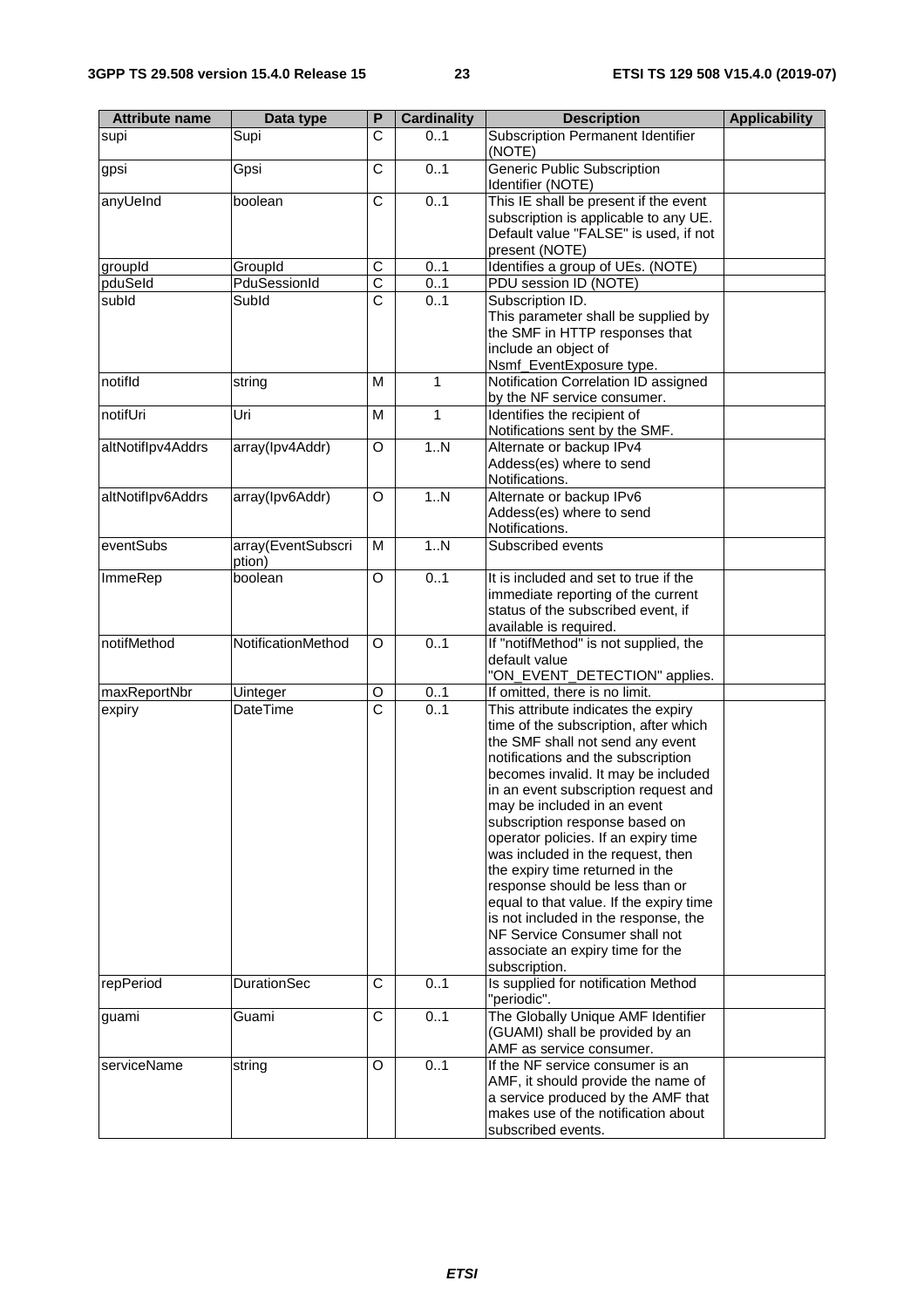| supportedFeatures | SupportedFeatures                       | C | 01 | List of Supported features used as<br>ldescribed in subclause 5.8.<br>This parameter shall be supplied by<br><b>INF</b> service consumer and SMF in<br>the POST request that request the<br>creation of an SMF Notification<br>Subscriptions resource and the<br>related reply, respectively. |  |
|-------------------|-----------------------------------------|---|----|-----------------------------------------------------------------------------------------------------------------------------------------------------------------------------------------------------------------------------------------------------------------------------------------------|--|
| INOTE:            | anyUeInd set to TRUE shall be included. |   |    | One of the PDU session of a single UE (pduSeld, and gpsi/supi), or a group of UEs (groupld), or                                                                                                                                                                                               |  |

### 5.6.2.3 Type NsmfEventExposureNotification

#### **Table 5.6.2.3-1: Definition of type NsmfEventExposureNotification**

| Attribute name | Data type              | Р | <b>Cardinality</b> | <b>Description</b>                                                                                                                                                                                                                                                 | <b>Applicability</b> |
|----------------|------------------------|---|--------------------|--------------------------------------------------------------------------------------------------------------------------------------------------------------------------------------------------------------------------------------------------------------------|----------------------|
| Inotifid       | string                 | M |                    | Notification correlation ID used to<br>identify the subscription which the<br>notification is corresponding to. It<br>shall be set to the same value as<br>the "notifid" attribute of<br>NsmfEventExposure data type or<br>the value of "notifiCorreld" within the |                      |
|                |                        |   |                    | UpPathChgEvent data type defined<br>lin 3GPP TS 29.512 [14].                                                                                                                                                                                                       |                      |
| leventNotifs   | array(EventNotificatio | M | 1N                 | Notifications about Individual Events                                                                                                                                                                                                                              |                      |

### 5.6.2.4 Type EventSubscription

#### **Table 5.6.2.4-1: Definition of type EventSubscription**

| Data type      | <b>Cardinality</b> | <b>Description</b> | Applicability                                                                                                                                                      |
|----------------|--------------------|--------------------|--------------------------------------------------------------------------------------------------------------------------------------------------------------------|
| SmfEvent       |                    |                    |                                                                                                                                                                    |
| DnaiChangeType | 0.1                |                    |                                                                                                                                                                    |
|                | M<br>C             |                    | Subscribed events<br>For event UP path change, whether<br>the subscription is for early, late, or<br>early and late DNAI change<br>notification shall be supplied. |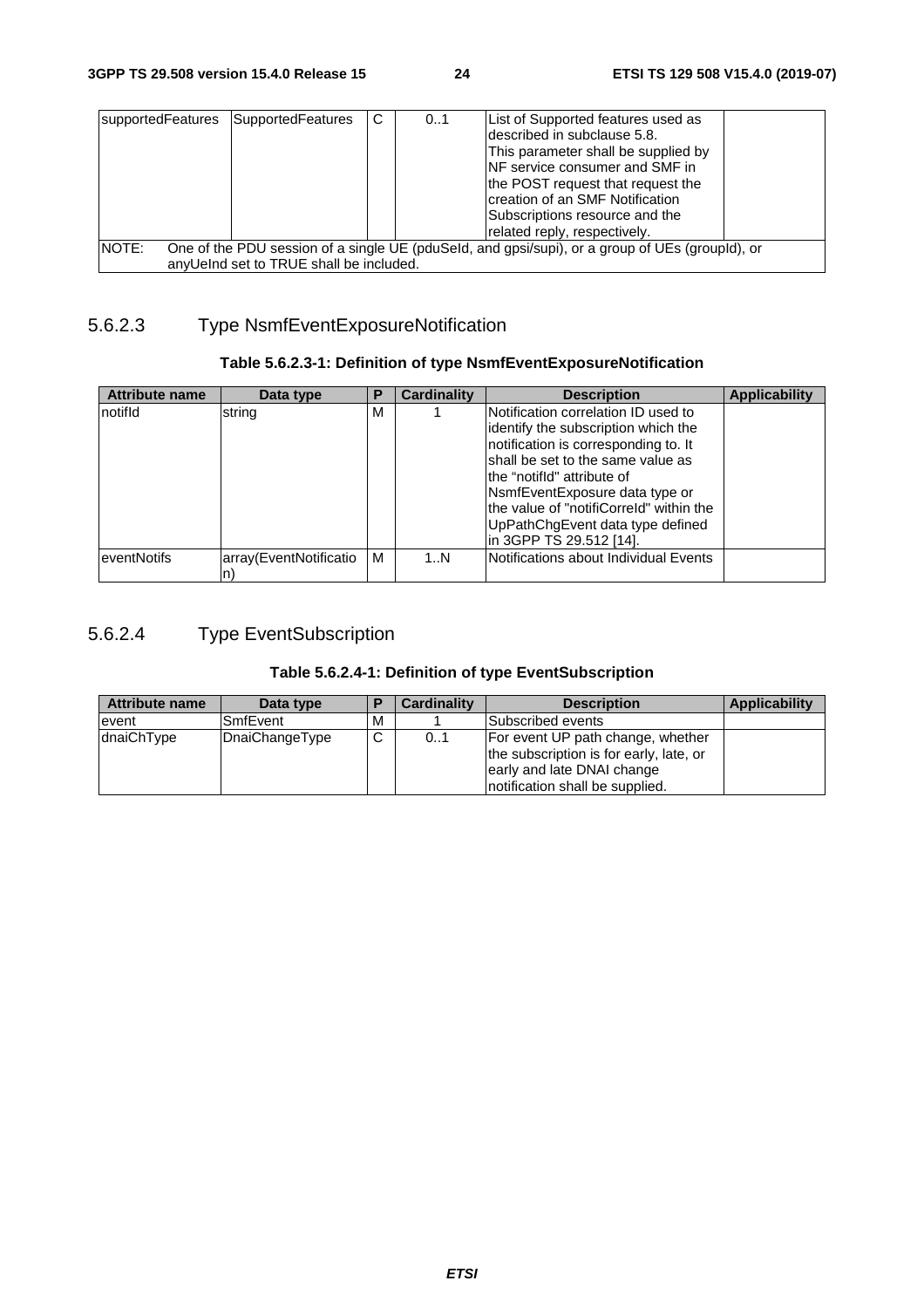5.6.2.5 Type EventNotification

**Table 5.6.2.5-1: Definition of type EventNotification**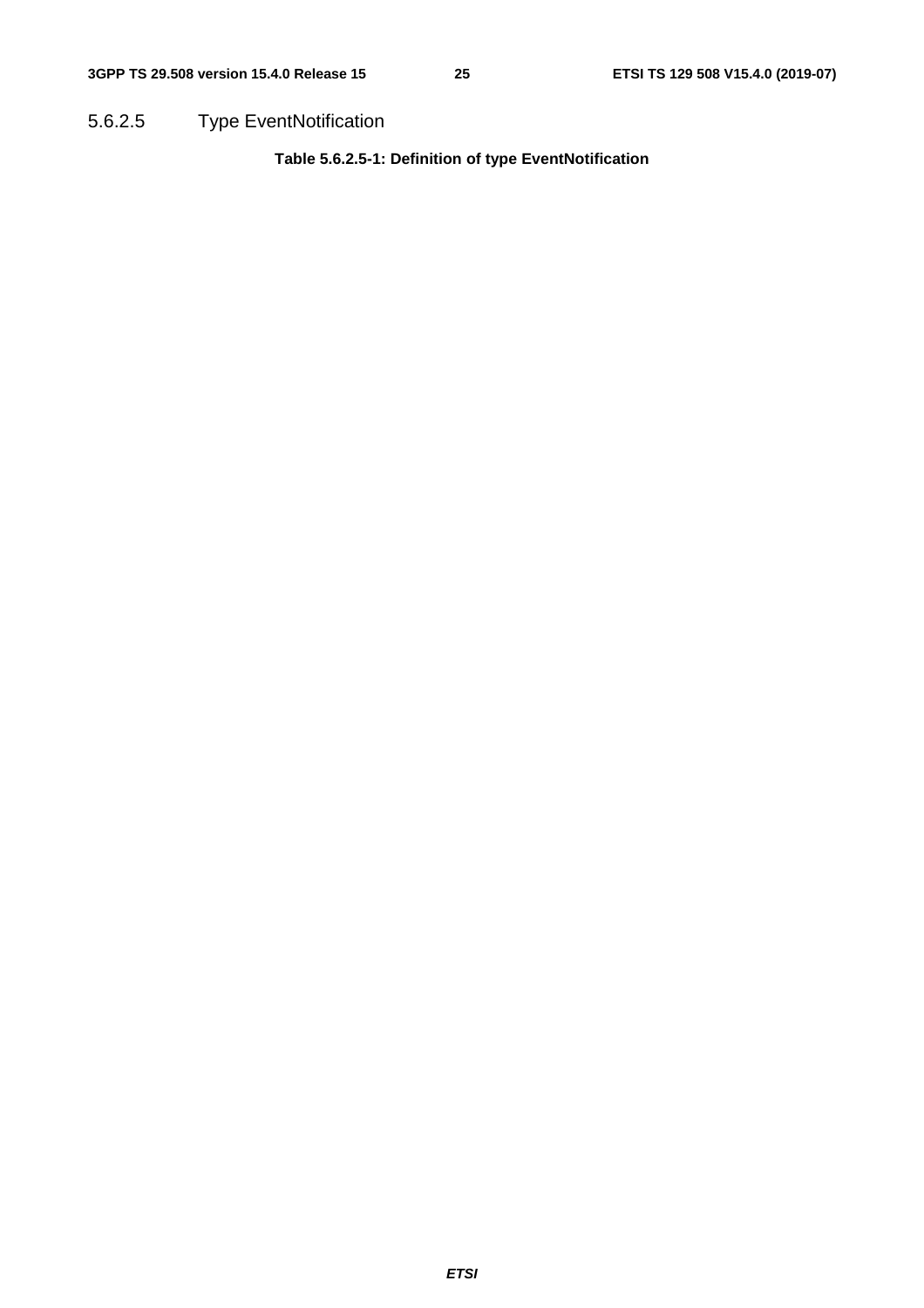| <b>Attribute name</b>  | Data type       | P                     | <b>Cardinality</b> | <b>Description</b>                                                                                                                                         | <b>Applicability</b> |
|------------------------|-----------------|-----------------------|--------------------|------------------------------------------------------------------------------------------------------------------------------------------------------------|----------------------|
| event                  | SmfEvent        | M                     | 1                  | Event that is notified.                                                                                                                                    |                      |
| timeStamp              | <b>DateTime</b> | $\overline{M}$        | 1                  | Time at which the event is<br>observed.                                                                                                                    |                      |
| supi                   | Supi            | C                     | 0.1                | Subscription Permanent Identifier. It<br>is included when the subscription<br>applies to a group of UE(s) or any<br>UE.                                    |                      |
| gpsi                   | Gpsi            | C                     | 0.1                | Identifies a GPSI. It shall contain an<br>MSISDN. It is included when it is<br>available and the subscription<br>applies to a group of UE(s) or any<br>UE. |                      |
| sourceDnai             | Dnai            | C                     | 0.1                | Source DN Access Identifier. Shall<br>be included for event<br>"UP_PATH_CH" if the DNAI<br>changed (NOTE 1, NOTE 2).                                       |                      |
| targetDnai             | Dnai            | $\overline{\text{c}}$ | 0.1                | Target DN Access Identifier. Shall<br>be included for event<br>"UP_PATH_CH" if the DNAI<br>changed (NOTE 1, NOTE 2).                                       |                      |
| dnaiChgType            | DnaiChangeType  | C                     | 0.1                | DNAI Change Type. Shall be<br>included for event "UP_PATH_CH".                                                                                             |                      |
| sourceUelpv4Ad<br>dr   | Ipv4Addr        | O                     | 0.1                | The IPv4 Address of the served UE<br>for the source DNAI. May be<br>included for event "UP_PATH_CH".                                                       |                      |
| sourceUelpv6Pr<br>efix | Ipv6Prefix      | $\Omega$              | 0.1                | The Ipv6 Address Prefix of the<br>served UE for the source DNAI. May<br>be included for event<br>"UP_PATH_CH".                                             |                      |
| targetUelpv4Add<br>r   | Ipv4Addr        | O                     | 0.1                | The IPv4 Address of the served UE<br>for the target DNAI. May be included<br>for event "UP_PATH_CH".                                                       |                      |
| targetUelpv6Pref<br>ix | Ipv6Prefix      | O                     | 0.1                | The Ipv6 Address Prefix of the<br>served UE for the target DNAI. May<br>be included for event<br>"UP_PATH_CH".                                             |                      |
| sourceTraRoutin<br>g   | RouteToLocation | C                     | 0.1                | N6 traffic routing information for the<br>source DNAI. Shall be included for<br>event "UP_PATH_CH" if available<br>(NOTE 2).                               |                      |
| targetTraRouting       | RouteToLocation | C                     | 0.1                | N6 traffic routing information for the<br>target DNAI. Shall be included for<br>event "UP_PATH_CH" if available<br>(NOTE 2).                               |                      |
| ueMac                  | MacAddr48       | O                     | 0.1                | UE MAC address. May be included<br>for event "UP_PATH_CH".                                                                                                 |                      |
| adlpv4Addr             | Ipv4Addr        | O                     | 0.1                | Added IPv4 Address(es). May be<br>included for event "UE_IP_CH".                                                                                           |                      |
| adlpv6Prefix           | Ipv6Prefix      | O                     | 0.1                | Added Ipv6 Address Prefix(es). May<br>be included for event "UE_IP_CH".                                                                                    |                      |
| relpv4Addr             | Ipv4Addr        | O                     | 0.1                | Removed IPv4 Address(es). May be<br>included for event "UE_IP_CH".                                                                                         |                      |
| relpv6Prefix           | Ipv6Prefix      | O                     | 0.1                | Removed Ipv6 Address Prefix(es).<br>May be included for event<br>"UE_IP_CH".                                                                               |                      |
| plmnld                 | Plmnld          | $\overline{C}$        | 0.1                | New PLMN ID. Shall be included for<br>event "PLMN_CH".                                                                                                     |                      |
| accType                | AccessType      | С                     | 0.1                | New Access Type. Shall be included<br>for event "AC_TY_CH".                                                                                                |                      |
| pduSeld                | PduSessionId    | C                     | 0.1                | PDU session ID. Shall be included<br>for event "PDU_SES_REL".                                                                                              |                      |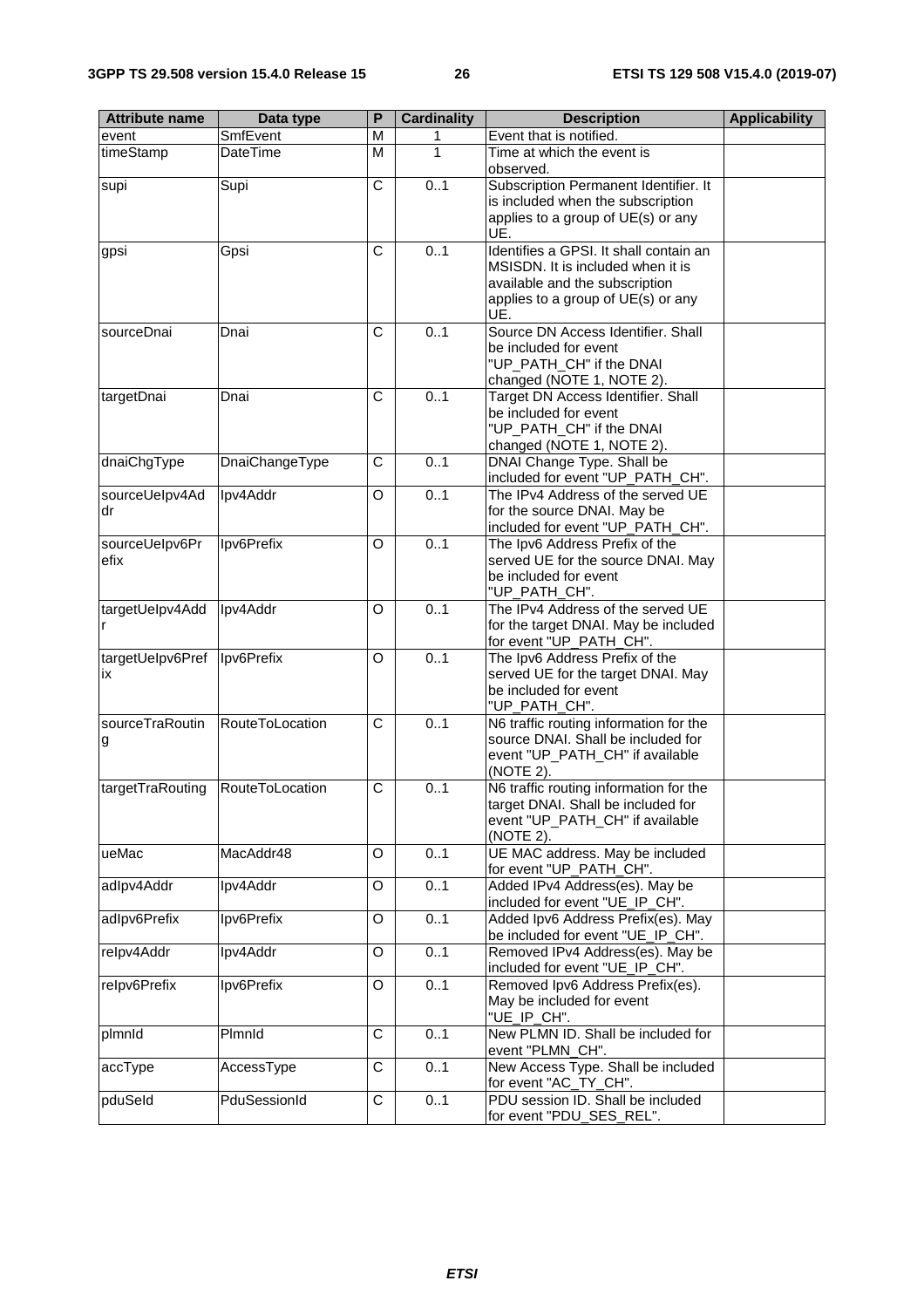NOTE 1: If the DNAI is not changed while the N6 traffic routing information is changed, the "sourceDnai" attribute and "targetDnai" attribute shall not be provided. NOTE 2: The change from the UP path status where no DNAI applies to a status where a DNAI applies indicates the activation of the related AF request and therefore only the target DNAI and N6 traffic routing

information is provided in the event notification; the change from the UP path status where a DNAI applies to a status where no DNAI applies indicates the de-activation of the related AF request and therefore only the source DNAI and N6 traffic routing information is provided in the event notification.

### 5.6.3 Simple data types and enumerations

#### 5.6.3.1 Introduction

This subclause defines simple data types and enumerations that can be referenced from data structures defined in the previous subclauses.

#### 5.6.3.2 Simple data types

The simple data types defined in table 5.6.3.2-1 shall be supported.

|  |  |  | Table 5.6.3.2-1: Simple data types |  |  |
|--|--|--|------------------------------------|--|--|
|--|--|--|------------------------------------|--|--|

| Type Name | <b>Type Definition</b> | <b>Description</b>                                                                                                                                                                                                                                                                                                | <b>Applicability</b> |
|-----------|------------------------|-------------------------------------------------------------------------------------------------------------------------------------------------------------------------------------------------------------------------------------------------------------------------------------------------------------------|----------------------|
| Subld     | string                 | Ildentifies an Individual SMF Notification<br>Subscription. To enable that the value is used as<br>part of a URI, the string shall only contain characters<br>allowed according to the "lower-with-hyphen"<br>Inaming convention defined in 3GPP TS 29.501 [5].<br>In an OpenAPI [10] schema, the format shall be |                      |
|           |                        | designated as "SubId".                                                                                                                                                                                                                                                                                            |                      |

#### 5.6.3.3 Enumeration: SmfEvent

|  | Table 5.6.3.3-1: Enumeration SmfEvent |  |
|--|---------------------------------------|--|
|--|---------------------------------------|--|

| <b>Enumeration value</b> | <b>Description</b>         | Applicability |
|--------------------------|----------------------------|---------------|
| AC TY CH                 | Access Type Change         |               |
| UP PATH CH               | UP Path Change             |               |
| PDU SES REL              | <b>PDU Session Release</b> |               |
| PLMN CH                  | <b>PLMN Change</b>         |               |
| UE IP CH                 | UE IP address change       |               |

#### 5.6.3.4 Enumeration: NotificationMethod

The enumeration NotificationMethod represents the notification methods that can be subscribed. It shall comply with the provisions defined in table 5.6.3.4-1.

| <b>Enumeration value</b> | <b>Description</b>                              | Applicability |
|--------------------------|-------------------------------------------------|---------------|
| PERIODIC                 | The notification is periodically sent.          |               |
| ONE TIME                 | The notification is only sent one time.         |               |
| ON EVENT DETECTION       | The notification is sent each time the event is |               |
|                          | detected.                                       |               |

#### **Table 5.6.3.4-1: Enumeration NotificationMethod**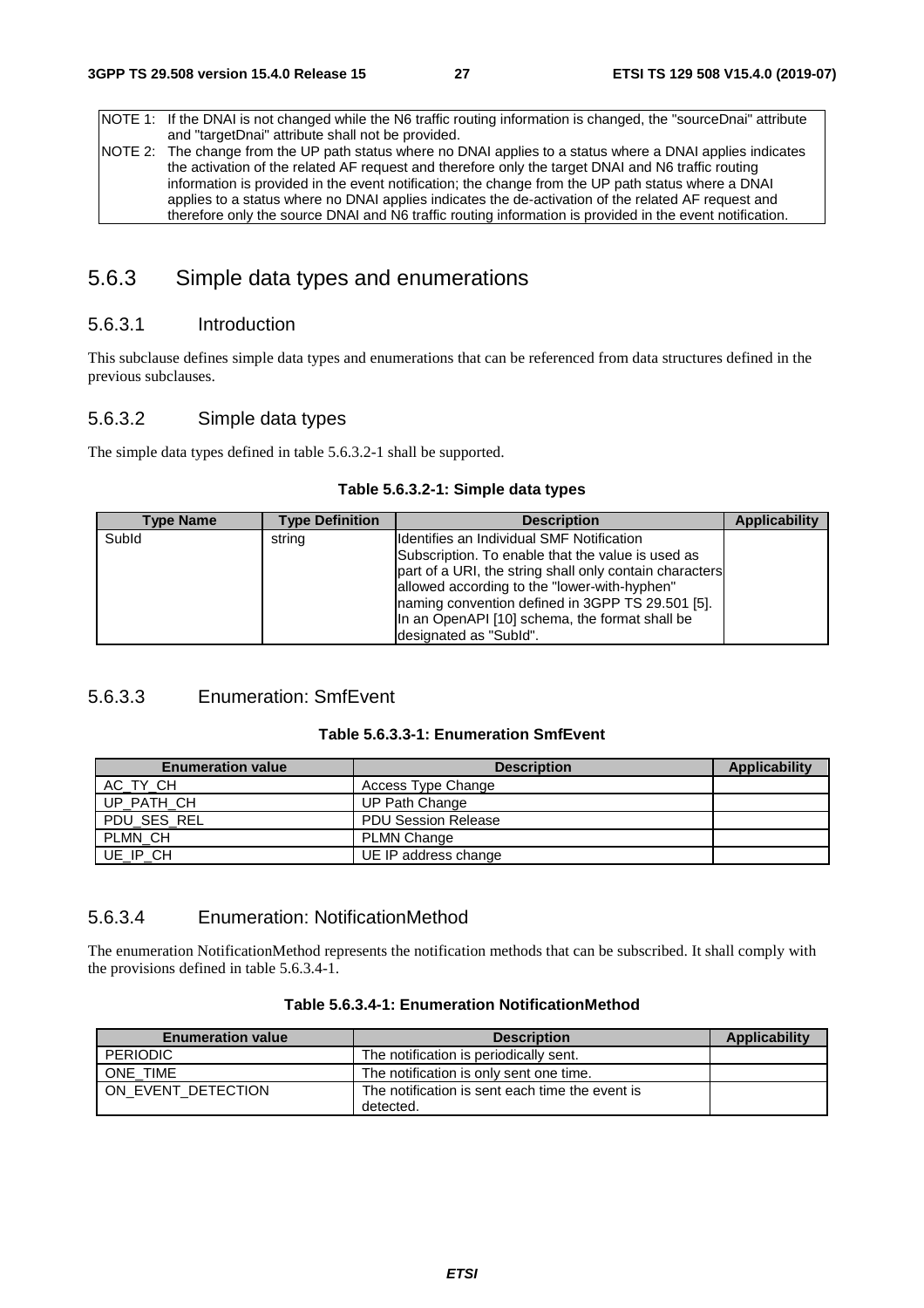# 5.7 Error handling

### 5.7.1 General

For the Nsmf\_EventExposure API, HTTP error responses shall be supported as specified in subclause 4.8 of 3GPP TS 29.501 [5]. Protocol errors and application errors specified in table 5.2.7.2-1 of 3GPP TS 29.500 [4] shall be supported for an HTTP method if the corresponding HTTP status codes are specified as mandatory for that HTTP method in table 5.2.7.1-1 of 3GPP TS 29.500 [4].

In addition, the requirements in the following subclauses are applicable for the Nsmf\_EventExposure API.

# 5.7.2 Protocol Errors

No specific procedures for the Nsmf\_EventExposure service are specified.

# 5.7.3 Application Errors

The application errors defined for the Nsmf\_EventExposure service are listed in Table 5.7.3-1.

#### **Table 5.7.3-1: Application errors**

| <b>Application Error</b> | l HT<br>ſP<br>P status code | <b>Description</b> |
|--------------------------|-----------------------------|--------------------|
|                          |                             |                    |

# 5.8 Feature negotiation

The optional features in table 5.8-1 are defined for the Nsmf\_EventExposure API. They shall be negotiated using the extensibility mechanism defined in subclause 6.6 of 3GPP TS 29.500 [4].

#### **Table 5.8-1: Supported Features**

| <b>Feature number</b> | <b>Feature Name</b> | <b>Description</b> |  |  |
|-----------------------|---------------------|--------------------|--|--|
|                       |                     |                    |  |  |

# 5.9 Security

As indicated in 3GPP TS 33.501 [15] and 3GPP TS 29.500 [4], the access to the Nsmf\_EventExposure API may be authorized by means of the OAuth2 protocol (see IETF RFC 6749 [16]), based on local configuration, using the "Client Credentials" authorization grant, where the NRF (see 3GPP TS 29.510 [12]) plays the role of the authorization server.

If OAuth2 is used, an NF Service Consumer, prior to consuming services offered by the Nsmf\_EventExposure API, shall obtain a "token" from the authorization server, by invoking the Access Token Request service, as described in 3GPP TS 29.510 [12], subclause 5.4.2.2.

NOTE: When multiple NRFs are deployed in a network, the NRF used as authorization server is the same NRF that the NF Service Consumer used for discovering the Nsmf\_EventExposure service.

The Nsmf\_EventExposure API defines a single scope "nsmf-event-exposure" for the entire service, and it does not define any additional scopes at resource or operation level.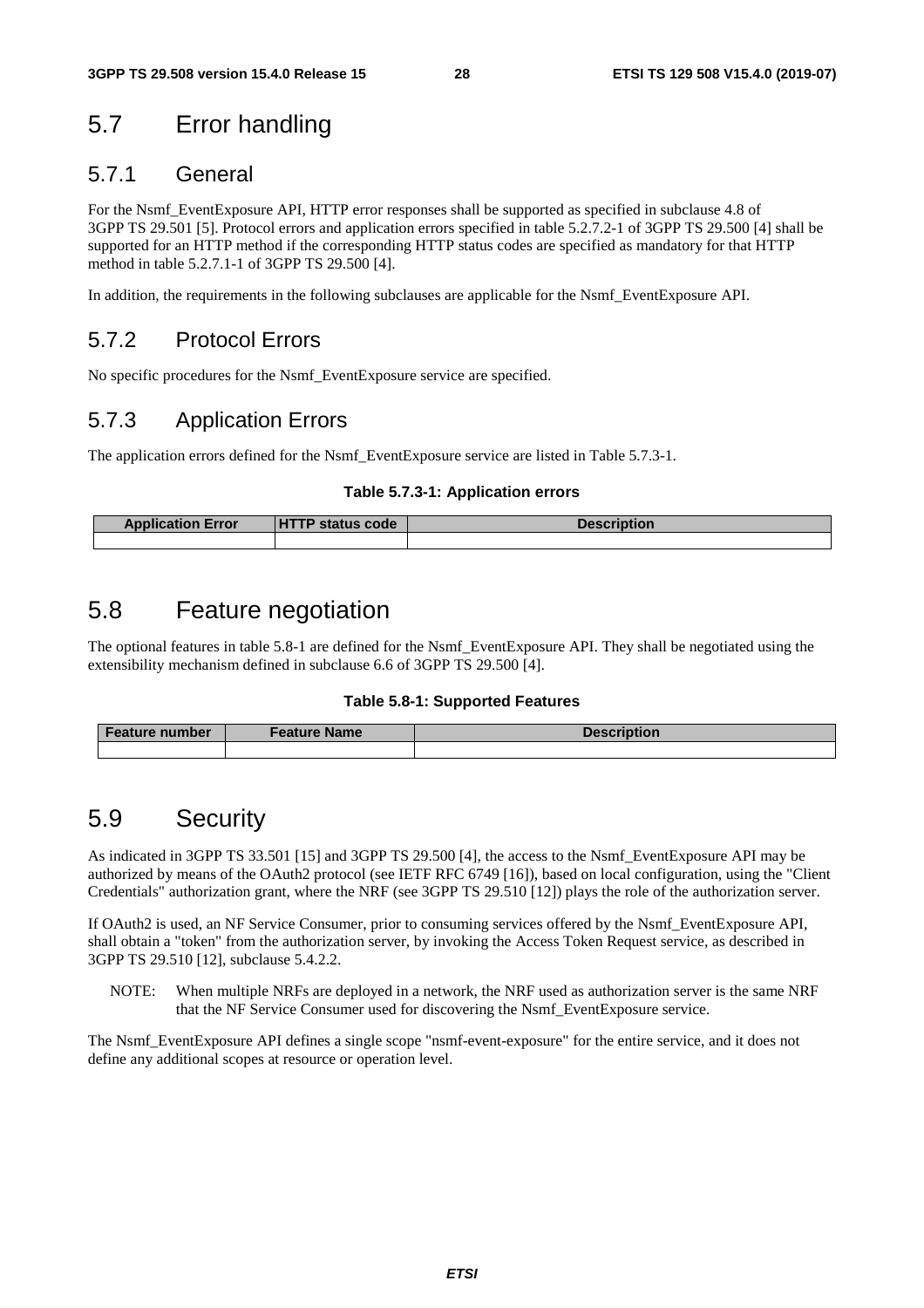# Annex A (normative): OpenAPI specification

# A.1 General

The present Annex contains an OpenAPI [10] specification of HTTP messages and content bodies used by the Nsmf\_EventExposure API.

This Annex shall take precedence when being discrepant to other parts of the specification with respect to the encoding of information elements and methods within the API.

NOTE 1: The semantics and procedures, as well as conditions, e.g. for the applicability and allowed combinations of attributes or values, not expressed in the OpenAPI definitions but defined in other parts of the specification also apply.

Informative copies of the OpenAPI specification file contained in this 3GPP Technical Specification are available on the public 3GPP file server in the following locations (see clause 5B of the 3GPP TR 21.900 [19] for further information):

- [https://www.3gpp.org/ftp/Specs/archive/OpenAPI/<Release>/](https://www.3gpp.org/ftp/Specs/archive/OpenAPI/%3cRelease%3e/), and
- [https://www.3gpp.org/ftp/Specs/<Plenary>/<Release>/OpenAPI/.](https://www.3gpp.org/ftp/Specs/%3cPlenary%3e/%3cRelease%3e/OpenAPI/)
- NOTE 2: To fetch the OpenAPI specification file after CT#83 plenary meeting for Release 15 in the above links <Plenary> must be replaced with the date the CT Plenary occurs, in the form of year-month (yyyy-mm), e.g. for CT#83 meeting <Plenary> must be replaced with value "2019-03" and <Release> must be replaced with value "Rel-15".

# A.2 Nsmf\_EventExposure API

```
openapi: 3.0.0 
info: 
   version: 1.0.2 
   title: Nsmf_EventExposure 
   description: | 
     Session Management Event Exposure Service. 
     © 2019, 3GPP Organizational Partners (ARIB, ATIS, CCSA, ETSI, TSDSI, TTA, TTC). 
     All rights reserved. 
externalDocs: 
   description: 3GPP TS 29.508 V15.4.0; 5G System; Session Management Event Exposure Service. 
   url: http://www.3gpp.org/ftp/Specs/archive/29_series/29.508/ 
servers: 
   - url: '{apiRoot}/nsmf-event-exposure/v1' 
     variables: 
       apiRoot: 
         default: https://example.com 
         description: apiRoot as defined in subclause 4.4 of 3GPP TS 29.501 
security: 
   - {} 
   - oAuth2ClientCredentials: 
     - nsmf-event-exposure 
paths: 
   /subscriptions: 
     post: 
       operationId: CreateIndividualSubcription 
       summary: Create an individual subscription for event notifications from the SMF 
       tags: 
          - Subscriptions (Collection) 
       requestBody: 
         required: true 
         content: 
            application/json: 
              schema: 
                $ref: '#/components/schemas/NsmfEventExposure' 
       responses:
```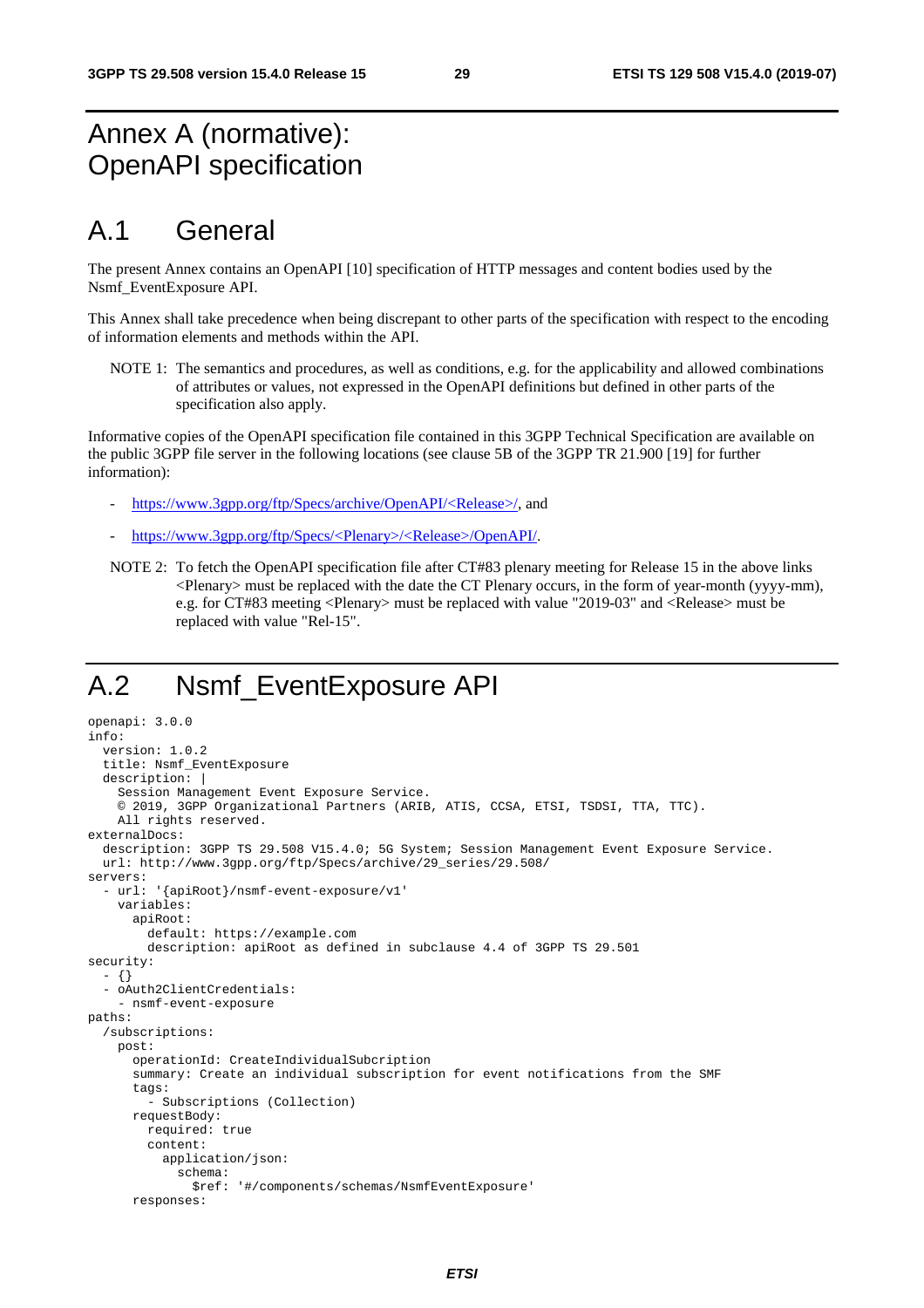'201': description: Success headers: Location: description: 'Contains the URI of the newly created resource, according to the structure: {apiRoot}/nsmf-event-exposure/v1/subscriptions/{subId}' required: true schema: type: string content: application/json: schema: \$ref: '#/components/schemas/NsmfEventExposure' '400': \$ref: 'TS29571\_CommonData.yaml#/components/responses/400' '401': \$ref: 'TS29571\_CommonData.yaml#/components/responses/401' '403': \$ref: 'TS29571\_CommonData.yaml#/components/responses/403' '404': \$ref: 'TS29571\_CommonData.yaml#/components/responses/404' '411': \$ref: 'TS29571\_CommonData.yaml#/components/responses/411' '413': \$ref: 'TS29571\_CommonData.yaml#/components/responses/413' '415': \$ref: 'TS29571\_CommonData.yaml#/components/responses/415' '429': \$ref: 'TS29571\_CommonData.yaml#/components/responses/429' '500': \$ref: 'TS29571\_CommonData.yaml#/components/responses/500' '503': \$ref: 'TS29571\_CommonData.yaml#/components/responses/503' default: \$ref: 'TS29571\_CommonData.yaml#/components/responses/default' callbacks: myNotification: '{\$request.body#/notifUri}': post: requestBody: required: true content: application/ison: schema: \$ref: '#/components/schemas/NsmfEventExposureNotification' responses: '204': description: No Content, Notification was succesfull '307': description: temporary redirect '400': \$ref: 'TS29571\_CommonData.yaml#/components/responses/400' '401': \$ref: 'TS29571\_CommonData.yaml#/components/responses/401' '403': \$ref: 'TS29571\_CommonData.yaml#/components/responses/403' '404': \$ref: 'TS29571\_CommonData.yaml#/components/responses/404' '411': \$ref: 'TS29571\_CommonData.yaml#/components/responses/411' '413': \$ref: 'TS29571\_CommonData.yaml#/components/responses/413' '415': \$ref: 'TS29571\_CommonData.yaml#/components/responses/415' '429': \$ref: 'TS29571\_CommonData.yaml#/components/responses/429' '500': \$ref: 'TS29571\_CommonData.yaml#/components/responses/500' '503': \$ref: 'TS29571\_CommonData.yaml#/components/responses/503' default: \$ref: 'TS29571\_CommonData.yaml#/components/responses/default' /subscriptions/{subId}: get: operationId: GetIndividualSubcription summary: Read an individual subscription for event notifications from the SMF tags: - IndividualSubscription (Document)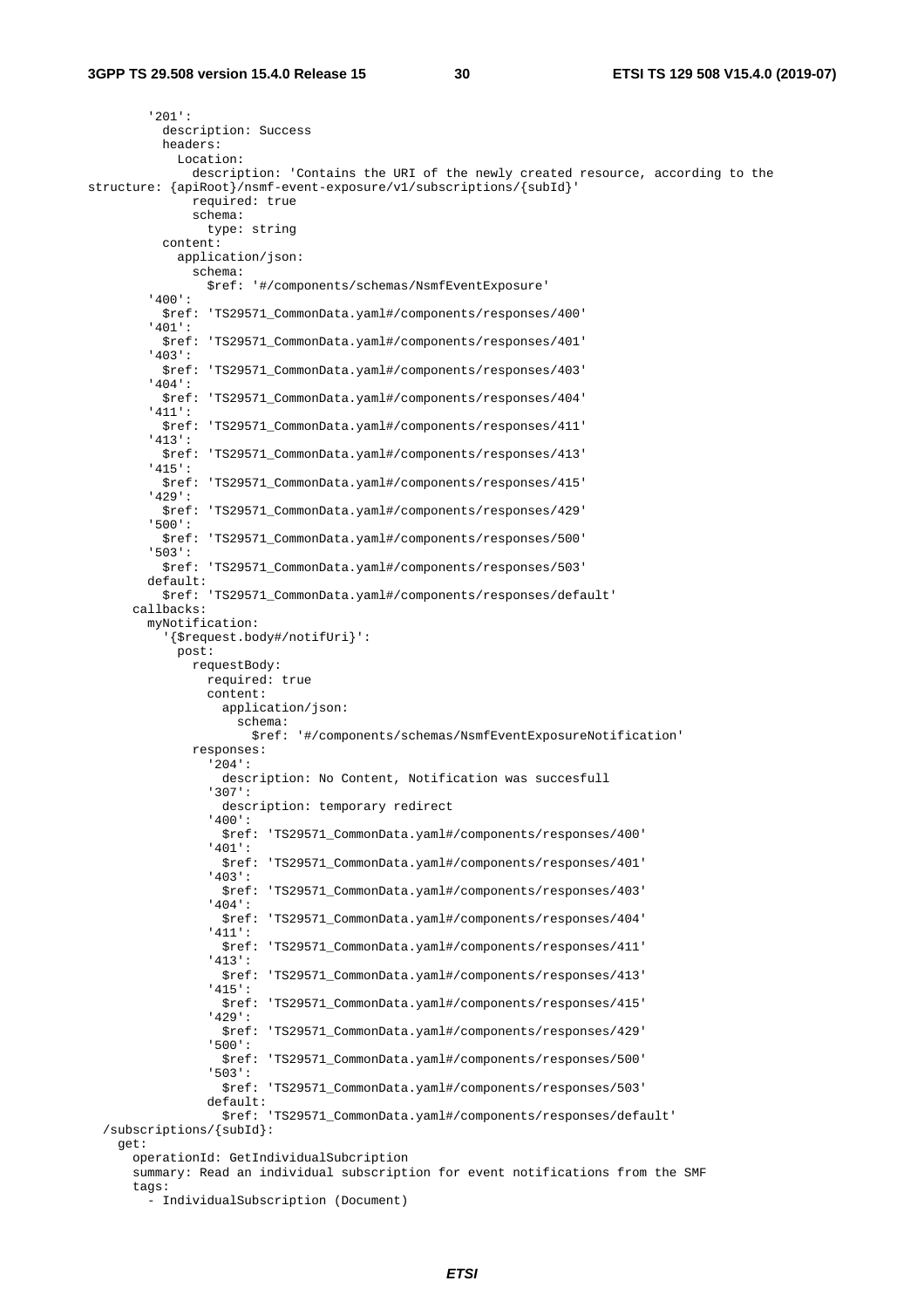parameters: - name: subId in: path description: Event Subscription ID required: true schema: type: string responses: '200': description: OK. Resource representation is returned content: application/json: schema: \$ref: '#/components/schemas/NsmfEventExposure' '400': \$ref: 'TS29571\_CommonData.yaml#/components/responses/400' '401': \$ref: 'TS29571\_CommonData.yaml#/components/responses/401' '403': \$ref: 'TS29571\_CommonData.yaml#/components/responses/403' '404': \$ref: 'TS29571\_CommonData.yaml#/components/responses/404' '406': \$ref: 'TS29571\_CommonData.yaml#/components/responses/406' '429': \$ref: 'TS29571\_CommonData.yaml#/components/responses/429' '500': \$ref: 'TS29571\_CommonData.yaml#/components/responses/500' '503': \$ref: 'TS29571\_CommonData.yaml#/components/responses/503' default: \$ref: 'TS29571\_CommonData.yaml#/components/responses/default' put: operationId: ReplaceIndividualSubcription summary: Replace an individual subscription for event notifications from the SMF tags: - IndividualSubscription (Document) requestBody: required: true content: application/json: schema: \$ref: '#/components/schemas/NsmfEventExposure' parameters: - name: subId in: path description: Event Subscription ID required: true schema: type: string responses: '200': description: OK. Resource was succesfully modified and representation is returned content: application/json: schema: \$ref: '#/components/schemas/NsmfEventExposure' '204': description: No Content. Resource was succesfully modified '400': \$ref: 'TS29571\_CommonData.yaml#/components/responses/400' '401': \$ref: 'TS29571\_CommonData.yaml#/components/responses/401' '403': \$ref: 'TS29571\_CommonData.yaml#/components/responses/403' '404': \$ref: 'TS29571\_CommonData.yaml#/components/responses/404' '411': \$ref: 'TS29571\_CommonData.yaml#/components/responses/411' '413': \$ref: 'TS29571\_CommonData.yaml#/components/responses/413' '415': \$ref: 'TS29571\_CommonData.yaml#/components/responses/415' '429': \$ref: 'TS29571\_CommonData.yaml#/components/responses/429' '500': \$ref: 'TS29571\_CommonData.yaml#/components/responses/500' '503':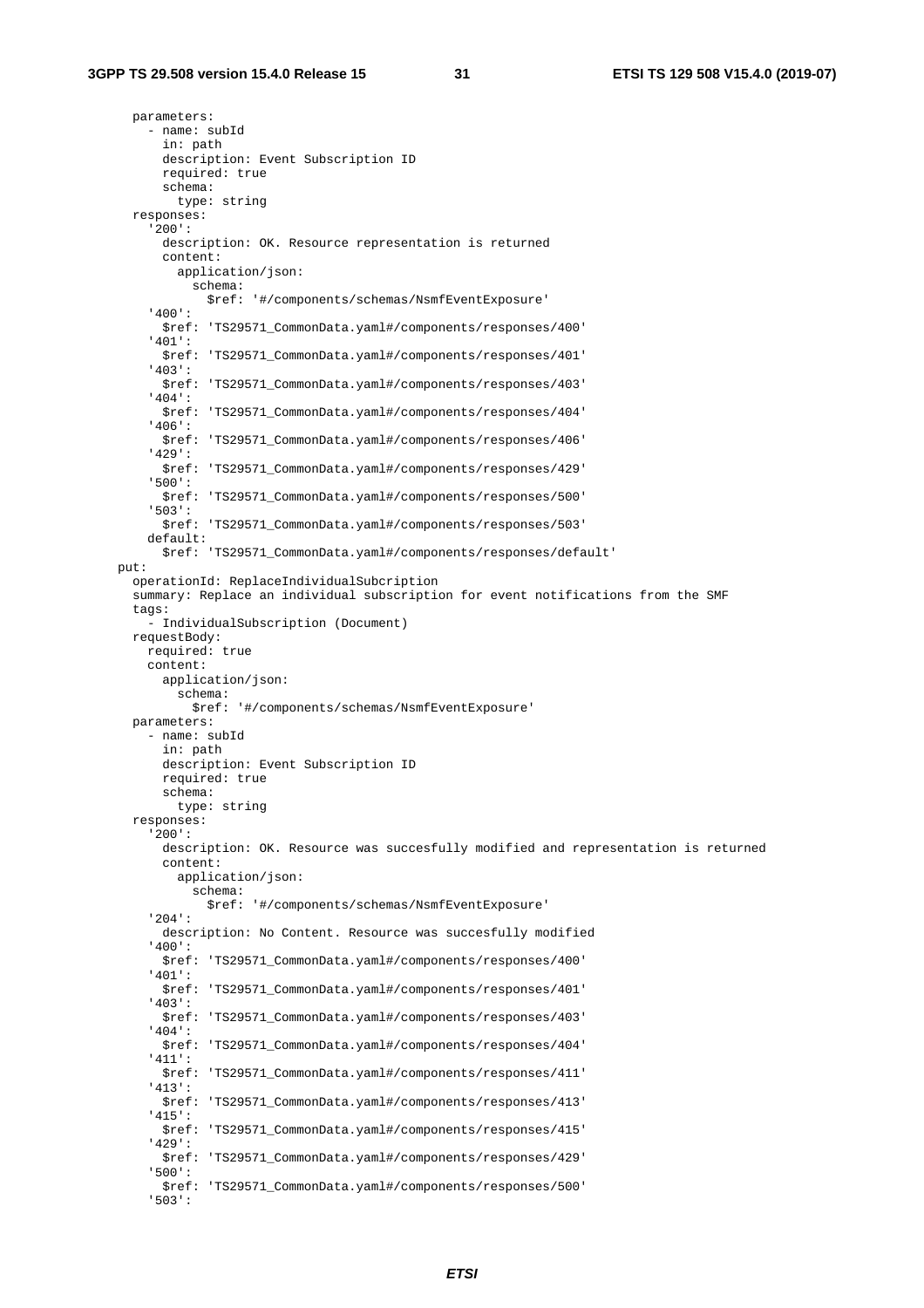\$ref: 'TS29571\_CommonData.yaml#/components/responses/503' default: \$ref: 'TS29571\_CommonData.yaml#/components/responses/default' delete: operationId: DeleteIndividualSubcription summary: Delete an individual subscription for event notifications from the SMF tags: - IndividualSubscription (Document) parameters: - name: subId in: path description: Event Subscription ID required: true schema: type: string responses: '204': description: No Content. Resource was succesfully deleted '400': \$ref: 'TS29571\_CommonData.yaml#/components/responses/400' '401': \$ref: 'TS29571\_CommonData.yaml#/components/responses/401' '403': \$ref: 'TS29571\_CommonData.yaml#/components/responses/403' '404': \$ref: 'TS29571\_CommonData.yaml#/components/responses/404' '429': \$ref: 'TS29571\_CommonData.yaml#/components/responses/429' '500': \$ref: 'TS29571\_CommonData.yaml#/components/responses/500' '503': \$ref: 'TS29571\_CommonData.yaml#/components/responses/503' default: \$ref: 'TS29571\_CommonData.yaml#/components/responses/default' components: securitySchemes: oAuth2ClientCredentials: type: oauth2 flows: clientCredentials: tokenUrl: '{nrfApiRoot}/oauth2/token' scopes: nsmf-event-exposure: Access to the Nsmf\_EventExposure API schemas: NsmfEventExposure: type: object properties: supi: \$ref: 'TS29571\_CommonData.yaml#/components/schemas/Supi' gpsi: \$ref: 'TS29571\_CommonData.yaml#/components/schemas/Gpsi' anyUeInd: type: boolean description: Any UE indication. This IE shall be present if the event subscription is applicable to any UE. Default value "FALSE" is used, if not present. groupId: \$ref: 'TS29571\_CommonData.yaml#/components/schemas/GroupId' pduSeId: \$ref: 'TS29571\_CommonData.yaml#/components/schemas/PduSessionId' subId: \$ref: '#/components/schemas/SubId' notifId: type: string description: Notification Correlation ID assigned by the NF service consumer. notifUri: \$ref: 'TS29571\_CommonData.yaml#/components/schemas/Uri' altNotifIpv4Addrs: type: array items: \$ref: 'TS29571\_CommonData.yaml#/components/schemas/Ipv4Addr' description: Alternate or backup IPv4 Addess(es) where to send Notifications. minItems: 1 altNotifIpv6Addrs: type: array items: \$ref: 'TS29571\_CommonData.yaml#/components/schemas/Ipv6Addr' description: Alternate or backup IPv6 Addess(es) where to send Notifications. minItems: 1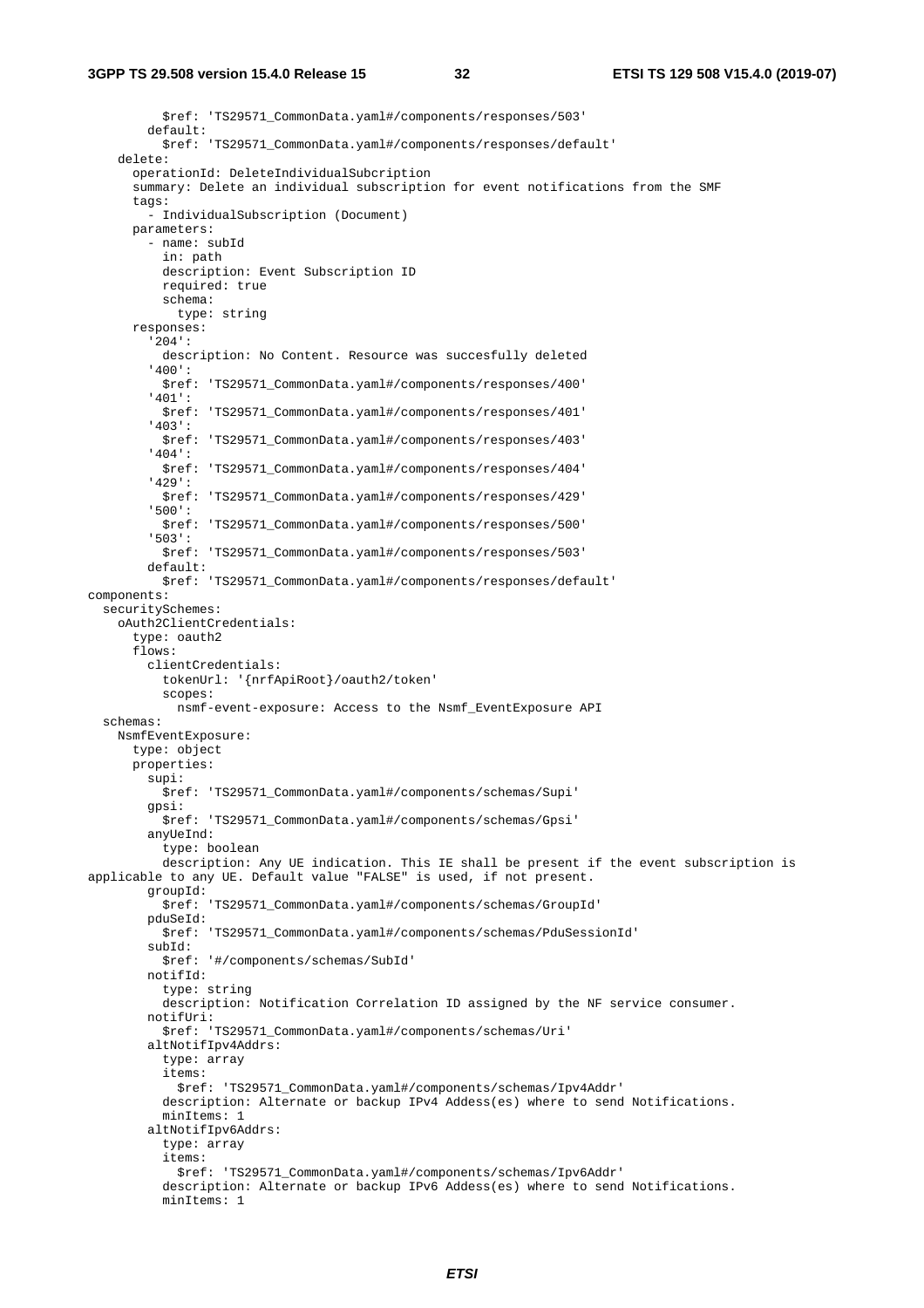eventSubs: type: array items: \$ref: '#/components/schemas/EventSubscription' minItems: 1 description: Subscribed events ImmeRep: type: boolean notifMethod: \$ref: '#/components/schemas/NotificationMethod' maxReportNbr: \$ref: 'TS29571\_CommonData.yaml#/components/schemas/Uinteger' expiry: \$ref: 'TS29571\_CommonData.yaml#/components/schemas/DateTime' repPeriod: \$ref: 'TS29571\_CommonData.yaml#/components/schemas/DurationSec' guami: \$ref: 'TS29571\_CommonData.yaml#/components/schemas/Guami' serviveName: type: string description: If the NF service consumer is an AMF, it should provide the name of a service produced by the AMF that makes use of notifications about subscribed events. supportedFeatures: \$ref: 'TS29571\_CommonData.yaml#/components/schemas/SupportedFeatures' required: - notifId - notifUri - eventSubs NsmfEventExposureNotification: type: object properties: notifId: type: string description: Notification correlation ID eventNotifs: type: array items: \$ref: '#/components/schemas/EventNotification' minItems: 1 description: Notifications about Individual Events required: - notifId - eventNotifs EventSubscription: type: object properties: event: \$ref: '#/components/schemas/SmfEvent' dnaiChgType: \$ref: 'TS29571\_CommonData.yaml#/components/schemas/DnaiChangeType' required:  $-$  event EventNotification: type: object properties: event: \$ref: '#/components/schemas/SmfEvent' timeStamp: \$ref: 'TS29571\_CommonData.yaml#/components/schemas/DateTime' supi: \$ref: 'TS29571\_CommonData.yaml#/components/schemas/Supi' gpsi: .<br>\$ref: 'TS29571\_CommonData.yaml#/components/schemas/Gpsi' sourceDnai: \$ref: 'TS29571\_CommonData.yaml#/components/schemas/Dnai' targetDnai: \$ref: 'TS29571\_CommonData.yaml#/components/schemas/Dnai' dnaiChgType: \$ref: 'TS29571\_CommonData.yaml#/components/schemas/DnaiChangeType' sourceUeIpv4Addr: \$ref: 'TS29571\_CommonData.yaml#/components/schemas/Ipv4Addr' sourceUeIpv6Prefix: \$ref: 'TS29571\_CommonData.yaml#/components/schemas/Ipv6Prefix' targetUeIpv4Addr: \$ref: 'TS29571\_CommonData.yaml#/components/schemas/Ipv4Addr' targetUeIpv6Prefix: \$ref: 'TS29571\_CommonData.yaml#/components/schemas/Ipv6Prefix' sourceTraRouting: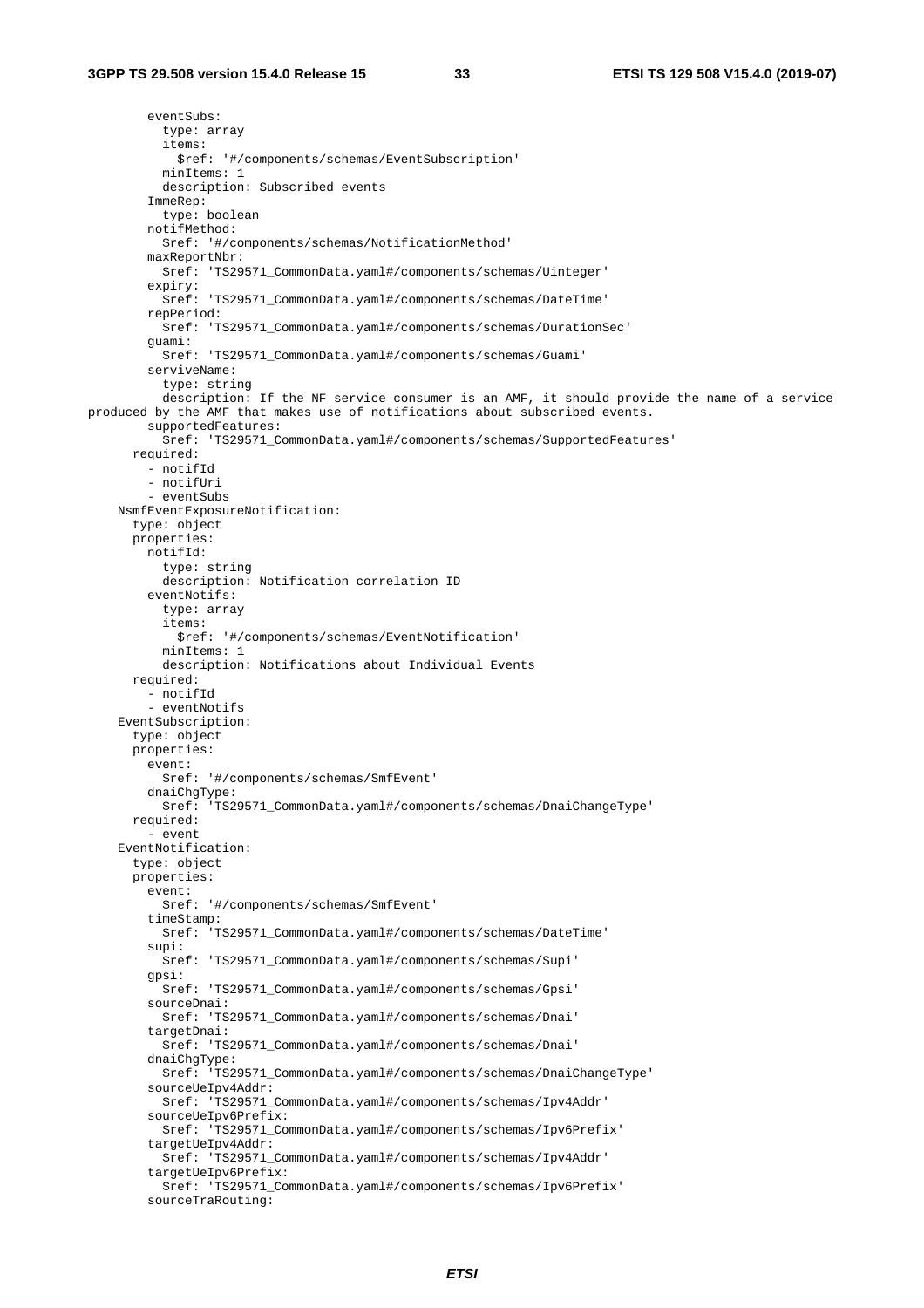\$ref: 'TS29571\_CommonData.yaml#/components/schemas/RouteToLocation' targetTraRouting: \$ref: 'TS29571\_CommonData.yaml#/components/schemas/RouteToLocation' ueMac: \$ref: 'TS29571\_CommonData.yaml#/components/schemas/MacAddr48' adIpv4Addr: \$ref: 'TS29571\_CommonData.yaml#/components/schemas/Ipv4Addr' adIpv6Prefix: \$ref: 'TS29571\_CommonData.yaml#/components/schemas/Ipv6Prefix' reIpv4Addr: \$ref: 'TS29571\_CommonData.yaml#/components/schemas/Ipv4Addr' reIpv6Prefix: \$ref: 'TS29571\_CommonData.yaml#/components/schemas/Ipv6Prefix' plmnId: \$ref: 'TS29571\_CommonData.yaml#/components/schemas/PlmnId' accType: \$ref: 'TS29571\_CommonData.yaml#/components/schemas/AccessType' pduSeId: \$ref: 'TS29571\_CommonData.yaml#/components/schemas/PduSessionId' required: - event - timeStamp SubId: type: string format: SubId description: Identifies an Individual SMF Notification Subscription. To enable that the value is used as part of a URI, the string shall only contain characters allowed according to the "lowerwith-hyphen" naming convention defined in 3GPP TS 29.501 [2]. In an OpenAPI [10] schema, the format shall be designated as "SubId". SmfEvent: anyOf: - type: string enum: - AC\_TY\_CH - UP\_PATH\_CH - PDU\_SES\_REL - PLMN\_CH  $-$  UE IP CH - type: string description: > This string provides forward-compatibility with future extensions to the enumeration but is not used to encode content defined in the present version of this API. description: > Possible values are - AC\_TY\_CH: Access Type Change - UP\_PATH\_CH: UP Path Change - PDU\_SES\_REL: PDU Session Release - PLMN\_CH: PLMN Change - UE\_IP\_CH: UE IP address change NotificationMethod: anyOf: - type: string enum: - PERIODIC - ONE\_TIME - ON\_EVENT\_DETECTION - type: string description: > This string provides forward-compatibility with future extensions to the enumeration but is not used to encode content defined in the present version of this API. description: > Possible values are - PERIODIC - ONE\_TIME - ON\_EVENT\_DETECTION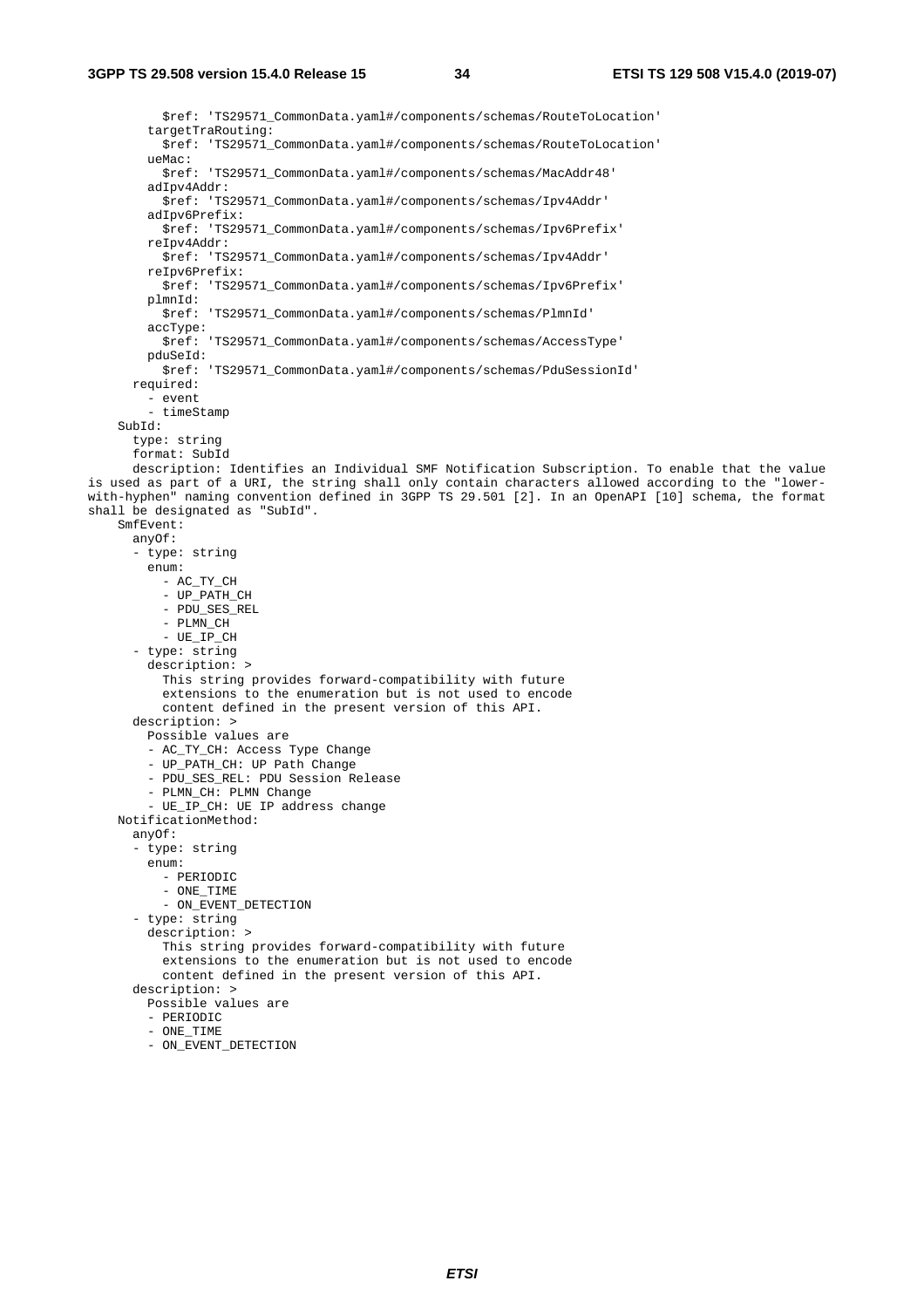# Annex B (informative): Change history

| <b>Change history</b> |        |           |      |                |     |                                                                                    |            |
|-----------------------|--------|-----------|------|----------------|-----|------------------------------------------------------------------------------------|------------|
| <b>Date</b>           | TSG #  | TSG Doc.  | CR.  | <b>Rev</b>     | Cat | Subject/Comment                                                                    | <b>New</b> |
| 2017-10               |        |           |      |                |     | TS skeleton of Session Management Event Exposure Service                           | 0.0.0      |
|                       |        |           |      |                |     | specification                                                                      |            |
| 2017-10               | CT3#92 |           |      |                |     | C3-175326, C3-175327 and C3-175281                                                 | 0.1.0      |
| 2017-12               | CT3#93 |           |      |                |     | C3-176071, C3-176240, C3-176316, C3-176242, C3-176243,                             | 0.2.0      |
|                       |        |           |      |                |     | C3-176244, C3-176317 and C3-176318                                                 |            |
| 2018-01               | CT3#94 |           |      |                |     | C3-180034, C3-180196 and C3-180197                                                 | 0.3.0      |
| 2018-03               | CT3#95 | C3-181366 |      |                |     | Inclusion of P-CRs agreed in CT3#95:                                               | 0.4.0      |
|                       |        |           |      |                |     | C3-181214, C3-181215, C3-181216, C3-181217, C3-181354,                             |            |
|                       |        |           |      |                |     | C3-181353.                                                                         |            |
| 2018-04               | CT3#96 |           |      |                |     | C3-182315, C3-182316, C3-182144, C3-182317                                         | 0.5.0      |
| 2018-05               | CT3#97 |           |      |                |     | C3-183452, C3-183451, C3-183829, C3-183453, C3-183454,<br>C3-183283 and C3-183455. | 0.6.0      |
| $2018 - 06$           | CT#80  | CP-181039 |      |                |     | TS sent to plenary for approval                                                    | 1.0.0      |
| 2018-06               | CT#80  | CP-181039 |      |                |     | TS approved by plenary                                                             | 15.0.0     |
| 2018-09               | CT#81  | CP-182015 | 0001 | 2              | F   | DNAI change notification type                                                      | 15.1.0     |
| 2018-09               | CT#81  | CP-182015 | 0002 | $\overline{4}$ | F   | Completion of Error Codes in OpenAPI file                                          | 15.1.0     |
| 2018-09               | CT#81  | CP-182015 | 0003 | $\mathbf{r}$   | F   | Definition of DNAI                                                                 | 15.1.0     |
| 2018-09               | CT#81  | CP-182015 | 0004 | $\overline{2}$ | F   | Stateless AMF support updates                                                      | 15.1.0     |
| 2018-09               | CT#81  | CP-182015 | 0007 | $\mathbf{1}$   | F   | Encoding of the "N6 traffic routing information"                                   | 15.1.0     |
| 2018-09               | CT#81  | CP-182033 | 0008 | $\overline{2}$ | F   | <b>Addition of Time Stamp</b>                                                      | 15.1.0     |
| 2018-09               | CT#81  | CP-182015 | 0009 | $\mathbf{1}$   | F   | Update of resource figure                                                          | 15.1.0     |
| 2018-09               | CT#81  | CP-182015 | 0010 |                | F   | Update of resource figure                                                          | 15.1.0     |
| 2018-12               | CT#82  | CP-183205 | 0011 | 6              | F   | Correction to the event subscription                                               | 15.2.0     |
| $2018 - 12$           | CT#82  | CP-183205 | 0012 | $\overline{4}$ | F   | Correction to the AF influence traffic steering control                            | 15.2.0     |
| 2018-12               | CT#82  | CP-183137 | 0013 | 5              | F   | Immediate reporting flag                                                           | 15.2.0     |
| 2018-12               | CT#82  | CP-183205 | 0014 | $\overline{2}$ | F   | UE ID in the notification                                                          | 15.2.0     |
| 2018-12               | CT#82  | CP-183205 | 0015 | 1              | F   | Correction to the overview                                                         | 15.2.0     |
| 2018-12               | CT#82  | CP-183205 | 0016 | $\overline{2}$ | F   | Correction to the NF consumer                                                      | 15.2.0     |
| 2018-12               | CT#82  | CP-183205 | 0017 | $\mathbf{1}$   | F   | <b>Location Header</b>                                                             | 15.2.0     |
| 2018-12               | CT#82  | CP-183205 | 0018 |                | F   | Data for notification                                                              | 15.2.0     |
| 2018-12               | CT#82  | CP-183205 | 0019 | $\mathbf{1}$   | F   | NotificationMethod                                                                 | 15.2.0     |
| 2018-12               | CT#82  | CP-183205 | 0020 | $\mathbf{1}$   | F   | Correction of apiName                                                              | 15.2.0     |
| 2018-12               | CT#82  | CP-183205 | 0021 |                | F   | Default value for apiRoot                                                          | 15.2.0     |
| 2018-12               | CT#82  | CP-183205 | 0023 |                | F   | API version                                                                        | 15.2.0     |
| 2018-12               | CT#82  | CP-183205 | 0024 | 1              | F   | ExternalDocs OpenAPI field                                                         | 15.2.0     |
| 2018-12               | CT#82  | CP-183205 | 0025 |                | F   | Location header field in OpenAPI                                                   | 15.2.0     |
| 2018-12               | CT#82  | CP-183205 | 0026 | $\mathbf{1}$   | F   | Security                                                                           | 15.2.0     |
| 2018-12               | CT#82  | CP-183205 | 0027 | $\mathbf{r}$   | F   | supported content types                                                            | 15.2.0     |
| 2018-12               | CT#82  | CP-183205 | 0028 | $\overline{2}$ | F   | <b>HTTP Error responses</b>                                                        | 15.2.0     |
| 2018-12               | CT#82  | CP-183205 | 0029 | $\mathbf{1}$   | F   | Monitoring identities                                                              | 15.2.0     |
| 2018-12               | CT#82  | CP-183205 | 0030 |                | F   | Correction to the names of data types                                              | 15.2.0     |
| 2018-12               | CT#82  | CP-183205 | 0031 |                | F   | Report of Ethernet UE address                                                      | 15.2.0     |
| 2019-03               | CT#83  | CP-190117 | 0032 | $\mathbf{1}$   | F   | Correction of name of security scope                                               | 15.3.0     |
| 2019-03               | CT#83  | CP-190117 | 0033 | $\overline{2}$ | F   | API version update for Rel-15                                                      | 15.3.0     |
| 2019-03               | CT#83  | CP-190117 | 0034 | $\mathbf{1}$   | F   | Correction of URIs in resource structure table and figure                          | 15.3.0     |
| 2019-06               | CT#84  | CP-191074 | 0037 | 3              | F   | Correct condition for DNAI in UP path change                                       | 15.4.0     |
| 2019-06               | CT#84  | CP-191074 | 0038 | $\mathbf{1}$   | F   | Precedence of OpenAPI file                                                         | 15.4.0     |
| 2019-06               | CT#84  | CP-191074 | 0041 | $\mathbf{1}$   | F   | Correction of Misplaced Location header in OpenAPI file                            | 15.4.0     |
| 2019-06               | CT#84  | CP-191074 | 0043 | $\overline{2}$ | F   | <b>API version Update</b>                                                          | 15.4.0     |
| 2019-06               | CT#84  | CP-191074 | 0044 | $\vert$ 1      | F   | Copyright Note in YAML file                                                        | 15.4.0     |